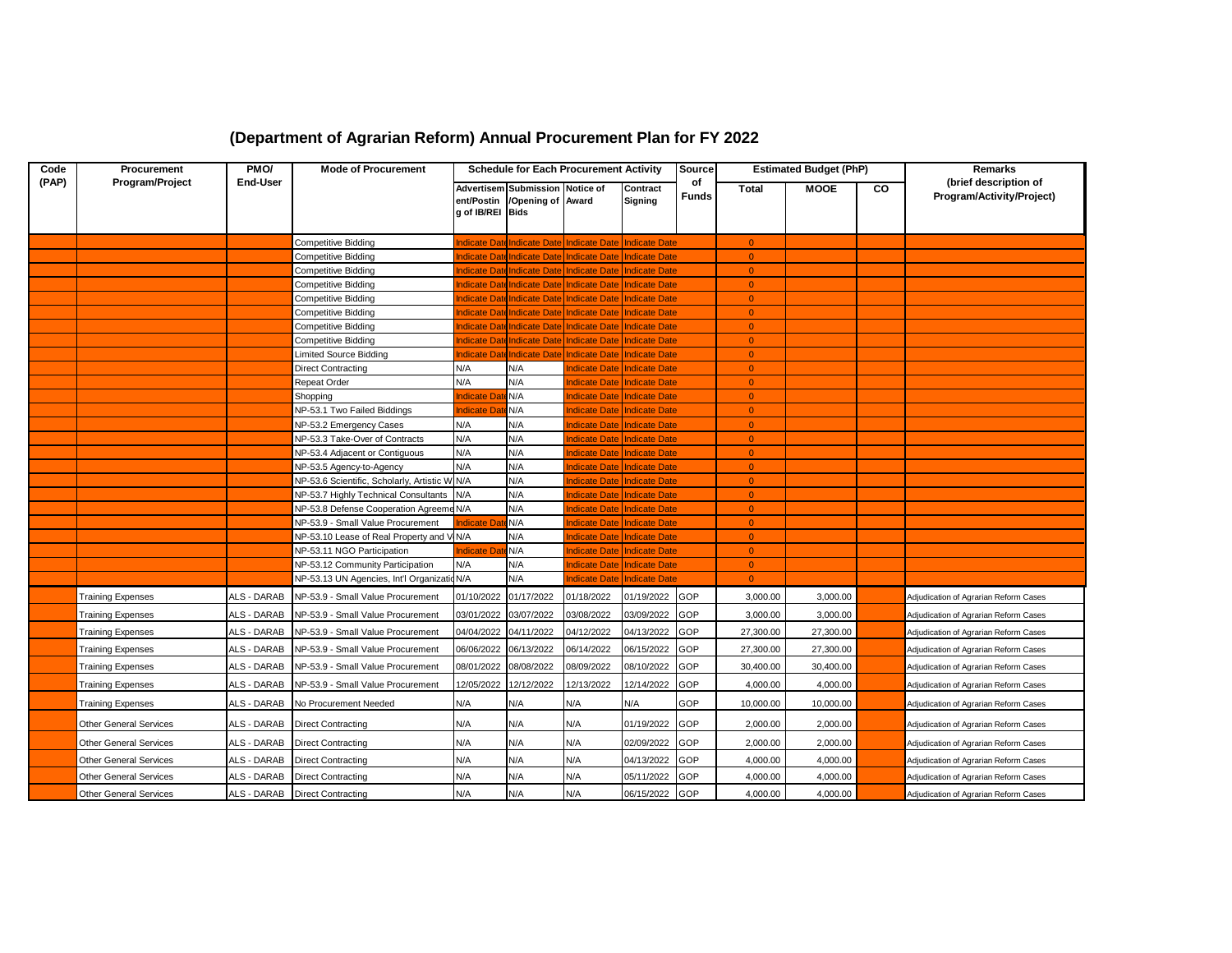| <b>Other General Services</b>     | ALS - DARAB | <b>Direct Contracting</b>         | N/A                   | N/A                   | N/A        | 07/13/2022     | GOP        | 4,000.00   | 4,000.00   | Adjudication of Agrarian Reform Cases |
|-----------------------------------|-------------|-----------------------------------|-----------------------|-----------------------|------------|----------------|------------|------------|------------|---------------------------------------|
| <b>Other General Services</b>     | ALS - DARAB | <b>Direct Contracting</b>         | N/A                   | N/A                   | N/A        | 08/10/2022     | <b>GOP</b> | 4,000.00   | 4,000.00   | Adjudication of Agrarian Reform Cases |
| <b>Other General Services</b>     | ALS - DARAB | <b>Direct Contracting</b>         | N/A                   | N/A                   | N/A        | 09/14/2022     | <b>GOP</b> | 2,000.00   | 2,000.00   | Adjudication of Agrarian Reform Cases |
| <b>Other General Services</b>     | ALS - DARAB | <b>Direct Contracting</b>         | N/A                   | N/A                   | N/A        | 11/16/2022     | GOP        | 2,000.00   | 2,000.00   | Adjudication of Agrarian Reform Cases |
| <b>Other General Services</b>     | ALS - DARAB | <b>Direct Contracting</b>         | N/A                   | N/A                   | N/A        | 12/14/2022     | <b>GOP</b> | 2,000.00   | 2,000.00   | Adjudication of Agrarian Reform Cases |
| Repair and Maintenance Expense    | ALS - DARAB | NP-53.9 - Small Value Procurement | 02/01/2022            | 02/07/2022            | 02/08/2022 | 02/09/2022     | <b>GOP</b> | 5,000.00   | 5,000.00   | Adjudication of Agrarian Reform Cases |
| Repair and Maintenance Expense    | ALS - DARAB | NP-53.9 - Small Value Procurement | 05/02/2022            | 05/09/2022            | 05/10/2022 | 05/11/2022     | <b>GOP</b> | 5,000.00   | 5,000.00   | Adjudication of Agrarian Reform Cases |
| Repair and Maintenance Expense    | ALS - DARAB | NP-53.9 - Small Value Procurement | 07/04/2022            | 07/11/2022            | 07/12/2022 | 07/13/2022     | GOP        | 10,000.00  | 10,000.00  | Adjudication of Agrarian Reform Cases |
| Repair and Maintenance Expense    | ALS - DARAB | NP-53.9 - Small Value Procurement | 09/05/2022            | 09/12/2022            | 09/13/2022 | 09/14/2022     | <b>GOP</b> | 6,000.00   | 6,000.00   | Adjudication of Agrarian Reform Cases |
| Printing and Publication Expenses | ALS - DARAB | Direct Contracting                | N/A                   | N/A                   | N/A        | 04/13/2022     | <b>GOP</b> | 2,500.00   | 2,500.00   | Adjudication of Agrarian Reform Cases |
| Printing and Publication Expenses | ALS - DARAB | Direct Contracting                | N/A                   | N/A                   | N/A        | 09/14/2022     | GOP        | 2,500.00   | 2,500.00   | Adjudication of Agrarian Reform Cases |
| <b>Travelling Expenses</b>        | ALS - DARAB | No Procurement Needed             | N/A                   | N/A                   | N/A        | N/A            | GOP        | 220,000.00 | 220,000.00 | Adjudication of Agrarian Reform Cases |
| Rent Expenses - Motor Vehicle     | ALS - DARAB | NP-53.9 - Small Value Procurement | 02/01/2022            | 02/07/2022            | 02/08/2022 | 02/09/2022     | GOP        | 1,000.00   | 1,000.00   | Adjudication of Agrarian Reform Cases |
| Rent Expenses - Motor Vehicle     | ALS - DARAB | NP-53.9 - Small Value Procurement | 03/01/2022            | 03/07/2022            | 03/08/2022 | 03/09/2022     | <b>GOP</b> | 1,000.00   | 1,000.00   | Adjudication of Agrarian Reform Cases |
| Rent Expenses - Motor Vehicle     | ALS - DARAB | NP-53.9 - Small Value Procurement | 04/04/2022            | 04/11/2022            | 04/12/2022 | 04/13/2022     | GOP        | 1,000.00   | 1,000.00   | Adjudication of Agrarian Reform Cases |
| Rent Expenses - Motor Vehicle     | ALS - DARAB | NP-53.9 - Small Value Procurement | 05/02/2022            | 05/09/2022            | 05/10/2022 | 05/11/2022     | <b>GOP</b> | 1,000.00   | 1,000.00   | Adjudication of Agrarian Reform Cases |
| Rent Expenses - Motor Vehicle     | ALS - DARAB | NP-53.9 - Small Value Procurement | 06/06/2022            | 06/13/2022            | 06/14/2022 | 06/15/2022     | <b>GOP</b> | 1,000.00   | 1,000.00   | Adjudication of Agrarian Reform Cases |
| Rent Expenses - Motor Vehicle     | ALS - DARAB | NP-53.9 - Small Value Procurement | 07/04/2022            | 07/11/2022            | 07/12/2022 | 07/13/2022     | <b>GOP</b> | 1,000.00   | 1,000.00   | Adjudication of Agrarian Reform Cases |
| Rent Expenses - Motor Vehicle     | ALS - DARAB | NP-53.9 - Small Value Procurement | 08/01/2022            | 08/08/2022            | 08/09/2022 | 08/10/2022     | <b>GOP</b> | 1,000.00   | 1,000.00   | Adjudication of Agrarian Reform Cases |
| Rent Expenses - Motor Vehicle     | ALS - DARAB | NP-53.9 - Small Value Procurement | 09/05/2022            | 09/12/2022            | 09/13/2022 | 09/14/2022     | GOP        | 1,000.00   | 1,000.00   | Adjudication of Agrarian Reform Cases |
| Rent Expenses - Motor Vehicle     | ALS - DARAB | NP-53.9 - Small Value Procurement | 10/03/2022            | 10/10/2022            | 10/11/2022 | 10/12/2022     | <b>GOP</b> | 1,000.00   | 1,000.00   | Adjudication of Agrarian Reform Cases |
| Rent Expenses - Motor Vehicle     | ALS - DARAB | NP-53.9 - Small Value Procurement | 11/07/2022            | 11/14/2022            | 11/15/2022 | 11/16/2022     | <b>GOP</b> | 1,000.00   | 1,000.00   | Adjudication of Agrarian Reform Cases |
| Rent Expenses - Motor Vehicle     | ALS - DARAB | NP-53.9 - Small Value Procurement | 12/05/2022            | 12/12/2022            | 12/13/2022 | 12/14/2022     | <b>GOP</b> | 1,000.00   | 1,000.00   | Adjudication of Agrarian Reform Cases |
|                                   |             |                                   |                       |                       |            |                |            |            |            |                                       |
| Office Supplies & Equipment       | ALS - DARAB | NP-53.5 Agency-to-Agency          | N/A                   | N/A                   | N/A        | 01/19/2022 GOP |            | 40,317.00  | 40,317.00  | Adjudication of Agrarian Reform Cases |
| Office Supplies & Equipment       | ALS - DARAB | NP-53.5 Agency-to-Agency          | N/A                   | N/A                   | N/A        | 03/09/2022 GOP |            | 25,649.66  | 25,649.66  | Adjudication of Agrarian Reform Cases |
| Office Supplies & Equipment       | ALS - DARAB | NP-53.5 Agency-to-Agency          | N/A                   | N/A                   | N/A        | 05/11/2022 GOP |            | 12,916.00  | 12,916.00  | Adjudication of Agrarian Reform Cases |
|                                   |             |                                   |                       |                       |            |                |            |            |            |                                       |
| Office Supplies & Equipment       | ALS - DARAB | NP-53.5 Agency-to-Agency          | N/A                   | N/A                   | N/A        | 07/13/2022     | GOP        | 26,996.00  | 26,996.00  | Adjudication of Agrarian Reform Cases |
| Office Supplies & Equipment       | ALS - DARAB | NP-53.5 Agency-to-Agency          | N/A                   | N/A                   | N/A        | 09/14/2022 GOP |            | 19,063.90  | 19,063.90  | Adjudication of Agrarian Reform Cases |
|                                   |             |                                   |                       |                       |            |                |            |            |            |                                       |
| Office Supplies & Equipment       | ALS - DARAB | NP-53.5 Agency-to-Agency          | N/A                   | N/A                   | N/A        | 11/16/2022 GOP |            | 10,071.44  | 10,071.44  | Adjudication of Agrarian Reform Cases |
| Office Supplies & Equipment       | ALS - DARAB | Shopping                          | 01/10/2022 01/17/2022 |                       | 01/18/2022 | 01/19/2022 GOP |            | 5,300.00   | 5,300.00   | Adjudication of Agrarian Reform Cases |
| Office Supplies & Equipment       | ALS - DARAB | Shopping                          | 03/01/2022            | 03/07/2022            | 03/08/2022 | 03/09/2022 GOP |            | 9,446.00   | 9,446.00   | Adjudication of Agrarian Reform Cases |
| Office Supplies & Equipment       | ALS - DARAB | Shopping                          | 05/02/2022            | 05/09/2022            | 05/10/2022 | 05/11/2022 GOP |            | 1,260.00   | 1,260.00   | Adjudication of Agrarian Reform Cases |
| Office Supplies & Equipment       | ALS - DARAB | Shopping                          |                       | 07/04/2022 07/11/2022 | 07/12/2022 | 07/13/2022 GOP |            | 3,830.00   | 3,830.00   | Adjudication of Agrarian Reform Cases |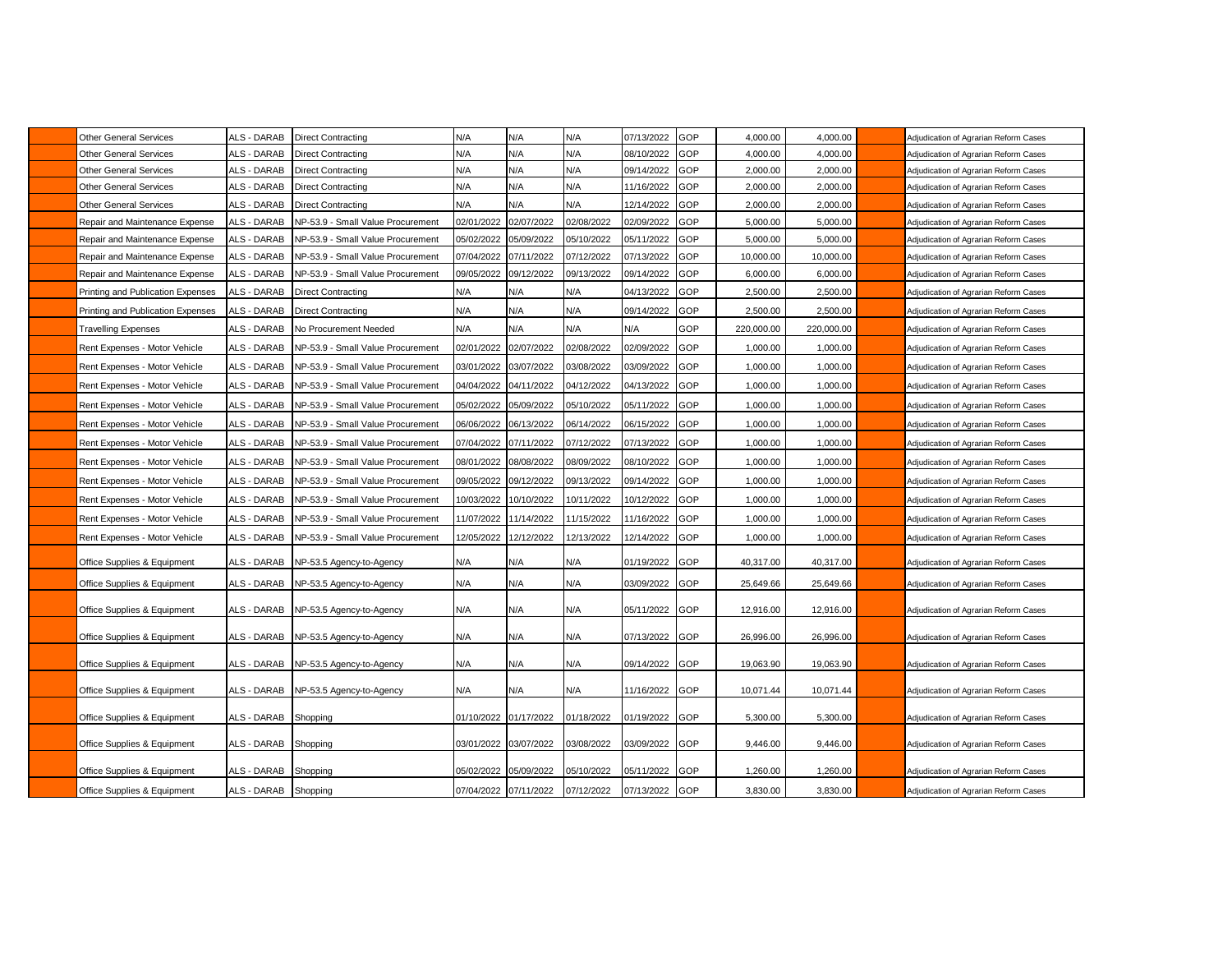| Office Supplies & Equipment       | ALS - DARAB | Shopping                          | 09/05/2022 | 09/12/2022            | 09/13/2022 | 09/14/2022     | GOP        | 3,140.00  | 3,140.00  | Adjudication of Agrarian Reform Cases                      |
|-----------------------------------|-------------|-----------------------------------|------------|-----------------------|------------|----------------|------------|-----------|-----------|------------------------------------------------------------|
| Office Supplies & Equipment       | ALS - DARAB | Shopping                          | 11/07/2022 | 11/14/2022            | 11/15/2022 | 11/16/2022 GOP |            | 2,010.00  | 2,010.00  | Adjudication of Agrarian Reform Cases                      |
| Fuel, Oil and Lubricants Expenses | ALS - DARAB | NP-53.9 - Small Value Procurement | 01/10/2022 | 01/17/2022            | 01/18/2022 | 01/19/2022     | GOP        | 20,000.00 | 20,000.00 | Adjudication of Agrarian Reform Cases                      |
| <b>Training Expenses</b>          | <b>LTS</b>  | NP-53.9 - Small Value Procurement | 03/01/2022 | 03/07/2022            | 03/08/2022 | 03/09/2022     | GOP        | 5,000.00  | 5,000.00  | Post-Land Distribution                                     |
| <b>Training Expenses</b>          | <b>LTS</b>  | NP-53.9 - Small Value Procurement | 04/04/2022 | 04/11/2022            | 04/12/2022 | 04/13/2022     | GOP        | 5,000.00  | 5,000.00  | Post-Land Distribution                                     |
| <b>Training Expenses</b>          | <b>LTS</b>  | NP-53.9 - Small Value Procurement | 05/02/2022 | 05/09/2022            | 05/10/2022 | 05/11/2022     | GOP        | 5,000.00  | 5,000.00  | Post-Land Distribution                                     |
| Training Expenses                 | LTS         | NP-53.9 - Small Value Procurement | 07/04/2022 | 07/11/2022            | 07/12/2022 | 07/13/2022 GOP |            | 10,000.00 | 10,000.00 | Post-Land Distribution                                     |
| Training Expenses                 | _TS         | NP-53.9 - Small Value Procurement | 08/01/2022 | 08/08/2022            | 08/09/2022 | 08/10/2022     | GOP        | 5,000.00  | 5,000.00  | Post-Land Distribution                                     |
| <b>Training Expenses</b>          | _TS         | NP-53.9 - Small Value Procurement | 09/05/2022 | 09/12/2022            | 09/13/2022 | 09/14/2022     | GOP        | 5,000.00  | 5,000.00  | Post-Land Distribution                                     |
| <b>Training Expenses</b>          | LTS         | NP-53.9 - Small Value Procurement | 11/07/2022 | 11/14/2022            | 11/15/2022 | 11/16/2022     | GOP        | 5,000.00  | 5,000.00  | Post-Land Distribution                                     |
| <b>Training Expenses</b>          | <b>LTS</b>  | NP-53.9 - Small Value Procurement | 12/05/2022 | 12/12/2022            | 12/13/2022 | 12/14/2022     | GOP        | 10,000.00 | 10,000.00 | Post-Land Distribution                                     |
| <b>Travelling Expenses</b>        | LTS         | No Procurement Needed             | N/A        | N/A                   | N/A        | N/A            | GOP        | 80,000.00 | 80,000.00 | Non-Land Transfer Activities and Post-Land<br>Distribution |
| <b>Survey Expenses</b>            | LTS         | NP-53.9 - Small Value Procurement | 03/01/2022 | 03/07/2022            | 03/08/2022 | 03/09/2022 GOP |            | 10,000.00 | 10,000.00 | Post-Land Distribution                                     |
| <b>Survey Expenses</b>            | .TS         | NP-53.9 - Small Value Procurement |            | 04/04/2022 04/11/2022 | 04/12/2022 | 04/13/2022 GOP |            | 10,000.00 | 10,000.00 | Post-Land Distribution                                     |
| <b>Survey Expenses</b>            | LTS         | NP-53.9 - Small Value Procurement | 05/02/2022 | 05/09/2022            | 05/10/2022 | 05/11/2022     | <b>GOP</b> | 32,850.00 | 32,850.00 | Post-Land Distribution                                     |
| <b>Survey Expenses</b>            | LTS         | NP-53.9 - Small Value Procurement | 06/06/2022 | 06/13/2022            | 06/14/2022 | 06/15/2022 GOP |            | 32,850.00 | 32,850.00 | Post-Land Distribution                                     |
| <b>Survey Expenses</b>            | <b>LTS</b>  | NP-53.9 - Small Value Procurement | 07/04/2022 | 07/11/2022            | 07/12/2022 | 07/13/2022 GOP |            | 10,000.00 | 10,000.00 | Post-Land Distribution                                     |
| <b>Survey Expenses</b>            | LTS         | NP-53.9 - Small Value Procurement | 08/01/2022 | 08/08/2022            | 08/09/2022 | 08/10/2022     | <b>GOP</b> | 50,000.00 | 50,000.00 | Post-Land Distribution                                     |
| <b>Survey Expenses</b>            | _TS         | NP-53.9 - Small Value Procurement | 09/05/2022 | 09/12/2022            | 09/13/2022 | 09/14/2022 GOP |            | 32,850.00 | 32,850.00 | Post-Land Distribution                                     |
| <b>Survey Expenses</b>            | _TS         | NP-53.9 - Small Value Procurement | 10/03/2022 | 10/10/2022            | 10/11/2022 | 10/12/2022 GOP |            | 15,450.00 | 15,450.00 | Post-Land Distribution                                     |
| <b>Survey Expenses</b>            | LTS         | NP-53.9 - Small Value Procurement | 11/07/2022 | 11/14/2022            | 11/15/2022 | 11/16/2022     | GOP        | 15,000.00 | 15,000.00 | Post-Land Distribution                                     |
| <b>Survey Expenses</b>            | LTS         | NP-53.9 - Small Value Procurement | 12/05/2022 | 12/12/2022            | 12/13/2022 | 12/14/2022     | GOP        | 10,000.00 | 10,000.00 | Post-Land Distribution                                     |
| <b>Professional Services</b>      | LTS         | <b>Direct Contracting</b>         | N/A        | N/A                   | N/A        | 06/15/2022     | GOP        | 2,000.00  | 2,000.00  | Non-Land Transfer Activities and Post-Land<br>Distribution |
| <b>Professional Services</b>      | LTS         | <b>Direct Contracting</b>         | N/A        | N/A                   | N/A        | 07/13/2022     | <b>GOP</b> | 2,000.00  | 2,000.00  | Non-Land Transfer Activities and Post-Land<br>Distribution |
| <b>Professional Services</b>      | _TS         | <b>Direct Contracting</b>         | N/A        | N/A                   | N/A        | 08/10/2022     | GOP        | 2,000.00  | 2,000.00  | Non-Land Transfer Activities and Post-Land<br>Distribution |
| Fuel, Oil and Lubricants Expenses | LTS         | NP-53.9 - Small Value Procurement | 01/10/2022 | 01/17/2022            | 01/18/2022 | 01/19/2022     | GOP        | 50,000.00 | 50,000.00 | Post-Land Distribution                                     |
| Office Supplies & Equipment       | LTS         | NP-53.5 Agency-to-Agency          | N/A        | N/A                   | N/A        | 01/19/2022 GOP |            | 3,148.00  | 3,148.00  | Non-Land Transfer Activities and Post-Land<br>Distribution |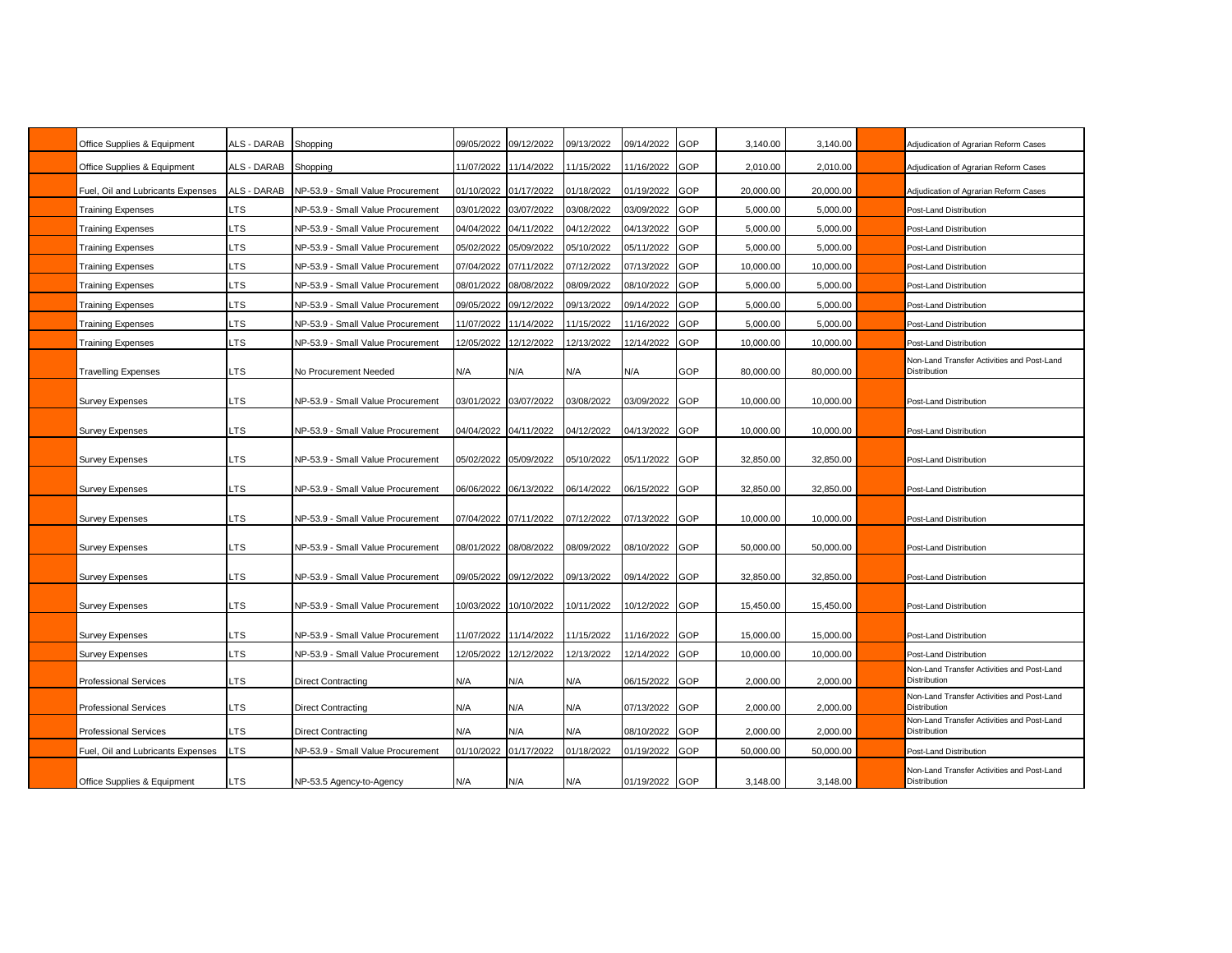| Office Supplies & Equipment                            | LTS          | NP-53.5 Agency-to-Agency                                   | N/A                          | N/A                   | N/A               | 03/09/2022        | GOP        | 7,230.00                | 7,230.00                | Non-Land Transfer Activities and Post-Land<br>Distribution               |
|--------------------------------------------------------|--------------|------------------------------------------------------------|------------------------------|-----------------------|-------------------|-------------------|------------|-------------------------|-------------------------|--------------------------------------------------------------------------|
| Office Supplies & Equipment                            | LTS          | NP-53.5 Agency-to-Agency                                   | N/A                          | N/A                   | N/A               | 05/11/2022        | GOP        | 7,722.00                | 7,722.00                | Non-Land Transfer Activities and Post-Land<br>Distribution               |
| Office Supplies & Equipment                            | LTS          | NP-53.5 Agency-to-Agency                                   | N/A                          | N/A                   | N/A               | 07/13/2022        | GOP        | 2,807.00                | 2,807.00                | Non-Land Transfer Activities and Post-Land<br>Distribution               |
| Office Supplies & Equipment                            | LTS.         | NP-53.5 Agency-to-Agency                                   | N/A                          | N/A                   | N/A               | 09/14/2022        | GOP        | 2.632.00                | 2.632.00                | Non-Land Transfer Activities and Post-Land<br>Distribution               |
| Office Supplies & Equipment                            | <b>LTS</b>   | NP-53.5 Agency-to-Agency                                   | N/A                          | N/A                   | N/A               | 11/16/2022        | GOP        | 2,277.00                | 2,277.00                | Non-Land Transfer Activities and Post-Land<br>Distribution               |
| Office Supplies & Equipment                            | LTS          | Shopping                                                   | 03/01/2022 03/07/2022        |                       | 03/08/2022        | 03/09/2022        | GOP        | 3,500.00                | 3,500.00                | Non-Land Transfer Activities and Post-Land<br>Distribution               |
| Office Supplies & Equipment                            | LTS          | Shopping                                                   | 05/02/2022                   | 05/09/2022            | 05/10/2022        | 05/11/2022        | GOP        | 1,250.00                | 1,250.00                | Non-Land Transfer Activities and Post-Land<br>Distribution               |
| Office Supplies & Equipment                            | ∟TS          | Shopping                                                   | 07/04/2022                   | 07/11/2022            | 07/12/2022        | 07/13/2022        | GOP        | 3,000.00                | 3,000.00                | Non-Land Transfer Activities and Post-Land<br>Distribution               |
| Office Supplies & Equipment                            | ∟TS          | Shopping                                                   | 09/05/2022                   | 09/12/2022            | 09/13/2022        | 09/14/2022        | GOP        | 33.798.00               | 33.798.00               | Non-Land Transfer Activities and Post-Land<br>Distribution               |
| Office Supplies & Equipment                            | _TS          | Shopping                                                   | 11/07/2022                   | 11/14/2022            | 11/15/2022        | 11/16/2022        | GOP        | 18,636.00               | 18,636.00               | Non-Land Transfer Activities and Post-Land<br>Distribution               |
| <b>Training Expenses</b>                               | GASS         | NP-53.9 - Small Value Procurement                          | 03/01/2022                   | 03/07/2022            | 03/08/2022        | 03/09/2022        | GOP        | 29.580.00               | 29,580.00               | General Management and Supervision                                       |
| <b>Training Expenses</b>                               | GASS         | NP-53.9 - Small Value Procurement                          | 04/04/2022                   | 04/11/2022            | 04/12/2022        | 04/13/2022        | GOP        | 10,580.00               | 10,580.00               | General Management and Supervision                                       |
| <b>Training Expenses</b>                               | GASS         | NP-53.9 - Small Value Procurement                          | 05/02/2022                   | 05/09/2022            | 05/10/2022        | 05/11/2022        | GOP        | 29,580.00               | 29,580.00               | General Management and Supervision                                       |
| <b>Training Expenses</b>                               | GASS         | NP-53.9 - Small Value Procurement                          | 07/04/2022                   | 07/11/2022            | 07/12/2022        | 07/13/2022        | GOP        | 29,580.00               | 29,580.00               | General Management and Supervision                                       |
| <b>Training Expenses</b>                               | GASS         | NP-53.9 - Small Value Procurement                          | 08/01/2022                   | 08/08/2022            | 08/09/2022        | 08/10/2022        | GOP        | 29,580.00               | 29,580.00               | General Management and Supervision                                       |
| <b>Training Expenses</b>                               | GASS         | NP-53.9 - Small Value Procurement                          | 09/05/2022 09/12/2022        |                       | 09/13/2022        | 09/14/2022        | GOP        | 29,580.00               | 29,580.00               | General Management and Supervision                                       |
| <b>Training Expenses</b>                               | GASS         | NP-53.9 - Small Value Procurement                          |                              | 11/07/2022 11/14/2022 | 11/15/2022        | 11/16/2022 GOP    |            | 29.940.00               | 29.940.00               | General Management and Supervision                                       |
|                                                        |              |                                                            |                              |                       |                   |                   |            |                         |                         |                                                                          |
| <b>Training Expenses</b><br><b>Travelling Expenses</b> | GASS<br>GASS | NP-53.9 - Small Value Procurement<br>No Procurement Needed | 12/05/2022 12/12/2022<br>N/A | N/A                   | 12/13/2022<br>N/A | 12/14/2022<br>N/A | GOP<br>GOP | 29,580.00<br>343,000.00 | 29,580.00<br>343,000.00 | General Management and Supervision<br>General Management and Supervision |
| Fuel, Oil and Lubricants Expenses                      | GASS         | NP-53.9 - Small Value Procurement                          | 01/10/2022                   | 01/17/2022            | 01/18/2022        | 01/19/2022        | GOP        | 103.000.00              | 103,000.00              | General Management and Supervision                                       |
| <b>Utility Expenses</b>                                | GASS         | <b>Direct Contracting</b>                                  | N/A                          | N/A                   | N/A               | 01/19/2022        | GOP        | 42,000.00               | 42,000.00               | General Management and Supervision                                       |
| <b>Utility Expenses</b>                                | <b>GASS</b>  | <b>Direct Contracting</b>                                  | N/A                          | N/A                   | N/A               | 02/09/2022        | GOP        | 43,000.00               | 43,000.00               | General Management and Supervision                                       |
| <b>Utility Expenses</b>                                | <b>GASS</b>  | <b>Direct Contracting</b>                                  | N/A                          | N/A                   | N/A               | 03/09/2022        | GOP        | 42,000.00               | 42,000.00               | General Management and Supervision                                       |
| <b>Utility Expenses</b>                                | GASS         | <b>Direct Contracting</b>                                  | N/A                          | N/A                   | N/A               | 04/13/2022        | GOP        | 43,000.00               | 43,000.00               | General Management and Supervision                                       |
| <b>Utility Expenses</b>                                | GASS         | <b>Direct Contracting</b>                                  | N/A                          | N/A                   | N/A               | 05/11/2022        | GOP        | 43,000.00               | 43,000.00               | General Management and Supervision                                       |
| <b>Utility Expenses</b>                                | GASS         | <b>Direct Contracting</b>                                  | N/A                          | N/A                   | N/A               | 06/15/2022        | GOP        | 43,000.00               | 43,000.00               | General Management and Supervision                                       |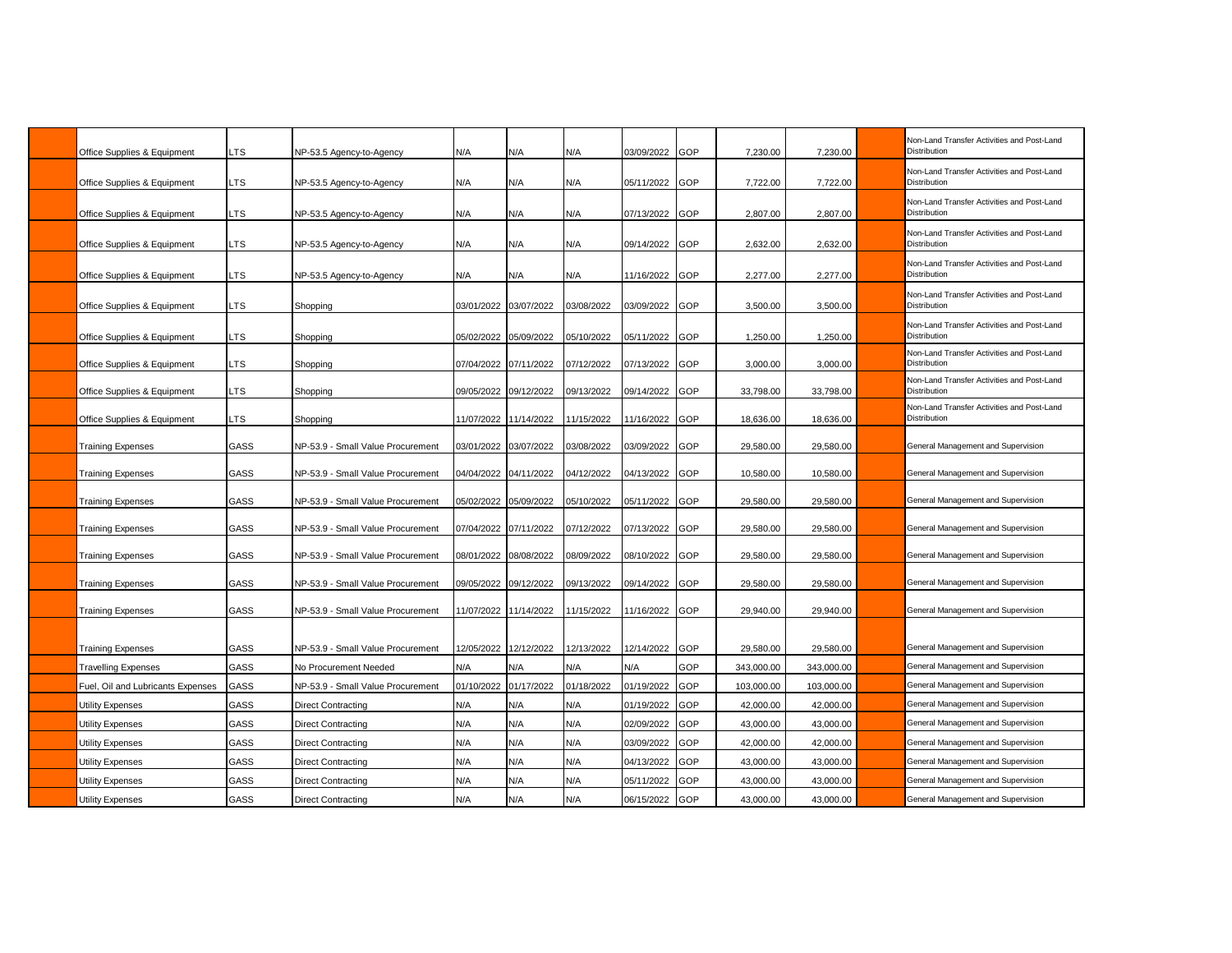| Utility Expenses                            | <b>GASS</b> | Direct Contracting                | N/A        | N/A        | N/A        | 07/13/2022 | GOP        | 43,000.00  | 43.000.00  | General Management and Supervision |
|---------------------------------------------|-------------|-----------------------------------|------------|------------|------------|------------|------------|------------|------------|------------------------------------|
| <b>Utility Expenses</b>                     | <b>GASS</b> | Direct Contracting                | N/A        | N/A        | N/A        | 08/10/2022 | GOP        | 43,000.00  | 43,000.00  | General Management and Supervision |
| <b>Utility Expenses</b>                     | GASS        | Direct Contracting                | N/A        | N/A        | N/A        | 09/14/2022 | GOP        | 42,000.00  | 42,000.00  | General Management and Supervision |
| Utility Expenses                            | GASS        | Direct Contracting                | N/A        | N/A        | N/A        | 10/12/2022 | GOP        | 43,000.00  | 43,000.00  | General Management and Supervision |
| <b>Utility Expenses</b>                     | GASS        | Direct Contracting                | N/A        | N/A        | N/A        | 11/16/2022 | <b>GOP</b> | 42,000.00  | 42,000.00  | General Management and Supervision |
| <b>Utility Expenses</b>                     | <b>GASS</b> | Direct Contracting                | N/A        | N/A        | N/A        | 12/14/2022 | GOP        | 43,000.00  | 43,000.00  | General Management and Supervision |
| General Services-Security Services          | GASS        | NP-53.9 - Small Value Procurement | 01/10/2022 | 01/17/2022 | 01/18/2022 | 01/19/2022 | GOP        | 638,000.00 | 638,000.00 | General Management and Supervision |
| <b>General Services-Janitorial Services</b> | GASS        | NP-53.9 - Small Value Procurement | 01/10/2022 | 01/17/2022 | 01/18/2022 | 01/19/2022 | GOP        | 330,000.00 | 330,000.00 | General Management and Supervision |
| <b>Other General Services</b>               | GASS        | <b>Direct Contracting</b>         | N/A        | N/A        | N/A        | 01/19/2022 | GOP        | 12,500.00  | 12,500.00  | General Management and Supervision |
| <b>Other General Services</b>               | GASS        | <b>Direct Contracting</b>         | N/A        | N/A        | N/A        | 02/09/2022 | GOP        | 12,500.00  | 12,500.00  | General Management and Supervision |
| <b>Other General Services</b>               | <b>GASS</b> | Direct Contracting                | N/A        | N/A        | N/A        | 03/09/2022 | GOP        | 12,500.00  | 12,500.00  | General Management and Supervision |
| <b>Other General Services</b>               | GASS        | Direct Contracting                | N/A        | N/A        | N/A        | 04/13/2022 | GOP        | 12,500.00  | 12,500.00  | General Management and Supervision |
| <b>Other General Services</b>               | GASS        | <b>Direct Contracting</b>         | N/A        | N/A        | N/A        | 05/11/2022 | <b>GOP</b> | 12,500.00  | 12,500.00  | General Management and Supervision |
| <b>Other General Services</b>               | GASS        | Direct Contracting                | N/A        | N/A        | N/A        | 06/15/2022 | GOP        | 12,500.00  | 12,500.00  | General Management and Supervision |
| <b>Other General Services</b>               | GASS        | Direct Contracting                | N/A        | N/A        | N/A        | 07/13/2022 | <b>GOP</b> | 12,500.00  | 12,500.00  | General Management and Supervision |
| <b>Other General Services</b>               | GASS        | Direct Contracting                | N/A        | N/A        | N/A        | 08/10/2022 | <b>GOP</b> | 12,500.00  | 12,500.00  | General Management and Supervision |
| <b>Other General Services</b>               | GASS        | Direct Contracting                | N/A        | N/A        | N/A        | 09/14/2022 | GOP        | 12,500.00  | 12,500.00  | General Management and Supervision |
| <b>Other General Services</b>               | GASS        | Direct Contracting                | N/A        | N/A        | N/A        | 10/12/2022 | GOP        | 12,500.00  | 12,500.00  | General Management and Supervision |
| <b>Other General Services</b>               | GASS        | Direct Contracting                | N/A        | N/A        | N/A        | 11/16/2022 | GOP        | 12,500.00  | 12,500.00  | General Management and Supervision |
| <b>Other General Services</b>               | GASS        | <b>Direct Contracting</b>         | N/A        | N/A        | N/A        | 12/14/2022 | GOP        | 12,500.00  | 12,500.00  | General Management and Supervision |
| Professional Services-Legal                 | GASS        | Direct Contracting                | N/A        | N/A        | N/A        | 05/11/2022 | <b>GOP</b> | 1,250.00   | 1,250.00   | General Management and Supervision |
| Professional Services-Auditing              | GASS        | <b>Direct Contracting</b>         | N/A        | N/A        | N/A        | 06/15/2022 | GOP        | 1,250.00   | 1,250.00   | General Management and Supervision |
| Professional Services-Legal                 | GASS        | Direct Contracting                | N/A        | N/A        | N/A        | 07/13/2022 | <b>GOP</b> | 1,250.00   | 1,250.00   | General Management and Supervision |
| Professional Services-Auditing              | GASS        | Direct Contracting                | N/A        | N/A        | N/A        | 08/10/2022 | <b>GOP</b> | 1,250.00   | 1,250.00   | General Management and Supervision |
| Professional Services-Legal                 | <b>GASS</b> | Direct Contracting                | N/A        | N/A        | N/A        | 09/14/2022 | GOP        | 1.250.00   | 1.250.00   | General Management and Supervision |
| Professional Services-Auditing              | GASS        | Direct Contracting                | N/A        | N/A        | N/A        | 10/12/2022 | GOP        | 1,250.00   | 1,250.00   | General Management and Supervision |
| Professional Services-Legal                 | GASS        | Direct Contracting                | N/A        | N/A        | N/A        | 11/16/2022 | <b>GOP</b> | 1,250.00   | 1,250.00   | General Management and Supervision |
| Professional Services-Auditing              | GASS        | <b>Direct Contracting</b>         | N/A        | N/A        | N/A        | 12/14/2022 | <b>GOP</b> | 1,250.00   | 1,250.00   | General Management and Supervision |
| <b>Communication Expenses</b>               | GASS        | Direct Contracting                | N/A        | N/A        | N/A        | 01/19/2022 | <b>GOP</b> | 45,000.00  | 45,000.00  | General Management and Supervision |
| <b>Communication Expenses</b>               | GASS        | Direct Contracting                | N/A        | N/A        | N/A        | 02/09/2022 | <b>GOP</b> | 46,000.00  | 46,000.00  | General Management and Supervision |
| <b>Communication Expenses</b>               | GASS        | Direct Contracting                | N/A        | N/A        | N/A        | 03/09/2022 | GOP        | 46,000.00  | 46,000.00  | General Management and Supervision |
| <b>Communication Expenses</b>               | GASS        | Direct Contracting                | N/A        | N/A        | N/A        | 04/13/2022 | GOP        | 46,000.00  | 46,000.00  | General Management and Supervision |
| <b>Communication Expenses</b>               | GASS        | <b>Direct Contracting</b>         | N/A        | N/A        | N/A        | 05/11/2022 | <b>GOP</b> | 46,000.00  | 46,000.00  | General Management and Supervision |
| <b>Communication Expenses</b>               | GASS        | Direct Contracting                | N/A        | N/A        | N/A        | 06/15/2022 | GOP        | 46,000.00  | 46,000.00  | General Management and Supervision |
| <b>Communication Expenses</b>               | GASS        | <b>Direct Contracting</b>         | N/A        | N/A        | N/A        | 07/13/2022 | <b>GOP</b> | 46,000.00  | 46,000.00  | General Management and Supervision |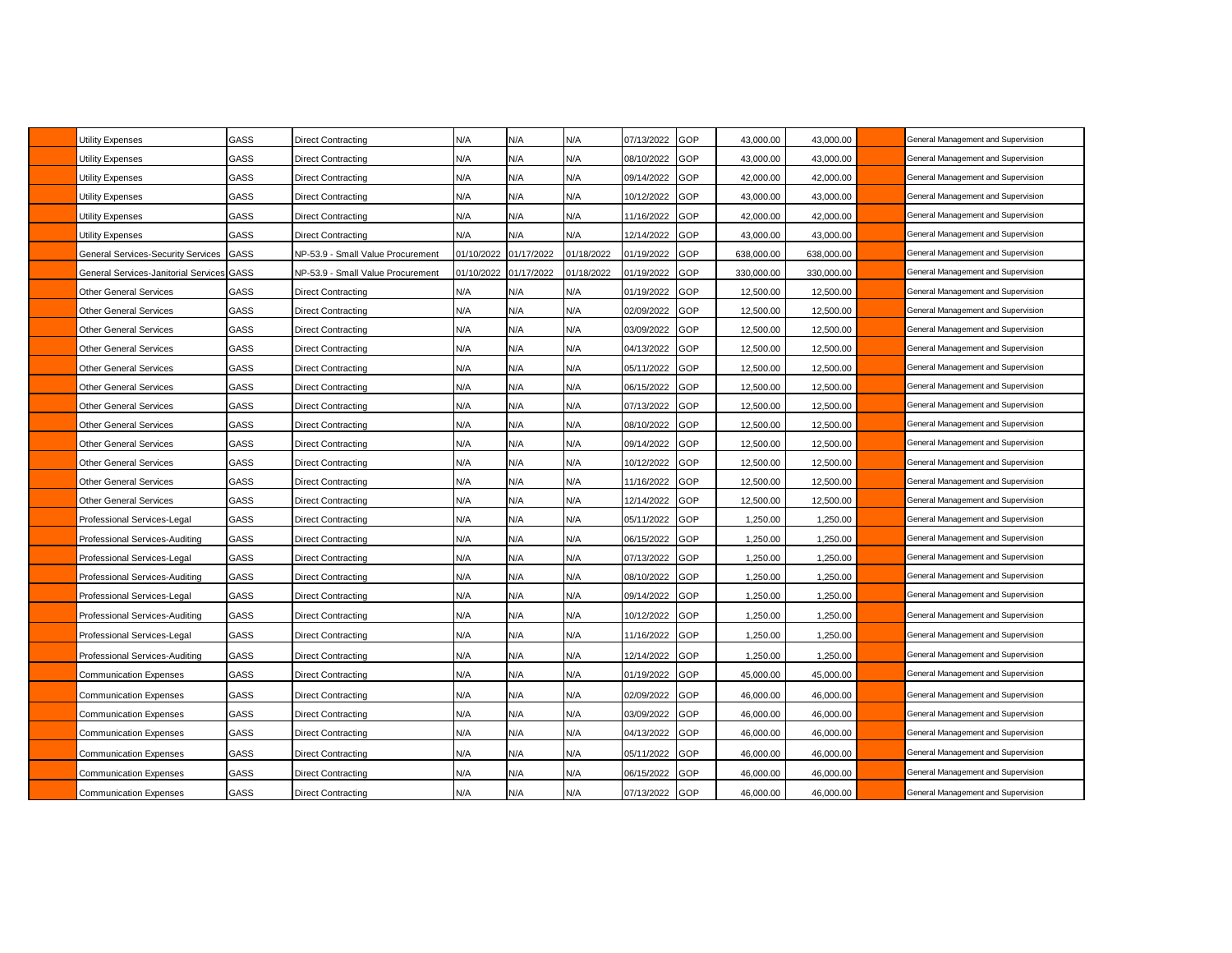| Communication Expenses            | GASS | Direct Contracting                | N/A        | N/A        | N/A        | 08/10/2022 | GOP | 46,000.00 | 46,000.00 | General Management and Supervision |
|-----------------------------------|------|-----------------------------------|------------|------------|------------|------------|-----|-----------|-----------|------------------------------------|
| Communication Expenses            | GASS | Direct Contracting                | N/A        | N/A        | N/A        | 09/14/2022 | GOP | 46,000.00 | 46,000.00 | General Management and Supervision |
| Communication Expenses            | GASS | Direct Contracting                | N/A        | N/A        | N/A        | 10/12/2022 | GOP | 46,000.00 | 46,000.00 | General Management and Supervision |
| Communication Expenses            | GASS | Direct Contracting                | N/A        | N/A        | N/A        | 1/16/2022  | GOP | 46,000.00 | 46,000.00 | General Management and Supervision |
| <b>Communication Expenses</b>     | GASS | Direct Contracting                | N/A        | N/A        | N/A        | 12/14/2022 | GOP | 45,000.00 | 45,000.00 | General Management and Supervision |
| Repair and Maintenance Expense    | GASS | NP-53.9 - Small Value Procurement | 01/10/2022 | 01/17/2022 | 01/18/2022 | 01/19/2022 | GOP | 13,250.00 | 13,250.00 | General Management and Supervision |
| Repair and Maintenance Expense    | GASS | NP-53.9 - Small Value Procurement | 02/01/2022 | 02/07/2022 | 02/08/2022 | 02/09/2022 | GOP | 13,250.00 | 13,250.00 | General Management and Supervision |
| Repair and Maintenance Expense    | GASS | NP-53.9 - Small Value Procurement | 03/01/2022 | 03/07/2022 | 03/08/2022 | 03/09/2022 | GOP | 13,250.00 | 13,250.00 | General Management and Supervision |
| Repair and Maintenance Expense    | GASS | NP-53.9 - Small Value Procurement | 04/04/2022 | 04/11/2022 | 04/12/2022 | 04/13/2022 | GOP | 13,250.00 | 13,250.00 | General Management and Supervision |
| Repair and Maintenance Expense    | GASS | NP-53.9 - Small Value Procurement | 05/02/2022 | 05/09/2022 | 05/10/2022 | 05/11/2022 | GOP | 13,250.00 | 13,250.00 | General Management and Supervision |
| Repair and Maintenance Expense    | GASS | NP-53.9 - Small Value Procurement | 06/06/2022 | 06/13/2022 | 06/14/2022 | 06/15/2022 | GOP | 13,250.00 | 13,250.00 | General Management and Supervision |
| Repair and Maintenance Expense    | GASS | NP-53.9 - Small Value Procurement | 07/04/2022 | 07/11/2022 | 07/12/2022 | 07/13/2022 | GOP | 13,250.00 | 13,250.00 | General Management and Supervision |
| Repair and Maintenance Expense    | GASS | NP-53.9 - Small Value Procurement | 08/01/2022 | 08/08/2022 | 08/09/2022 | 08/10/2022 | GOP | 13,250.00 | 13,250.00 | General Management and Supervision |
| Repair and Maintenance Expense    | GASS | NP-53.9 - Small Value Procurement | 09/05/2022 | 09/12/2022 | 09/13/2022 | 09/14/2022 | GOP | 13,250.00 | 13,250.00 | General Management and Supervision |
| Repair and Maintenance Expense    | GASS | NP-53.9 - Small Value Procurement | 10/03/2022 | 10/10/2022 | 10/11/2022 | 0/12/2022  | GOP | 13,250.00 | 13,250.00 | General Management and Supervision |
| Repair and Maintenance Expense    | GASS | VP-53.9 - Small Value Procurement | 11/07/2022 | 11/14/2022 | 11/15/2022 | 11/16/2022 | GOP | 13.250.00 | 13.250.00 | General Management and Supervision |
| Repair and Maintenance Expense    | GASS | NP-53.9 - Small Value Procurement | 12/05/2022 | 12/12/2022 | 12/13/2022 | 12/14/2022 | GOP | 13,250.00 | 13,250.00 | General Management and Supervision |
| <b>Insurance Expenses</b>         | GASS | NP-53.5 Agency-to-Agency          | N/A        | N/A        | N/A        | 01/19/2022 | GOP | 5,000.00  | 5,000.00  | General Management and Supervision |
| Insurance Expenses                | GASS | NP-53.5 Agency-to-Agency          | N/A        | N/A        | N/A        | 06/15/2022 | GOP | 5,000.00  | 5,000.00  | General Management and Supervision |
| Insurance Expenses                | GASS | NP-53.5 Agency-to-Agency          | N/A        | N/A        | N/A        | 09/14/2022 | GOP | 10,000.00 | 10,000.00 | General Management and Supervision |
| Insurance Expenses                | GASS | NP-53.5 Agency-to-Agency          | N/A        | N/A        | N/A        | 12/14/2022 | GOP | 10,000.00 | 10,000.00 | General Management and Supervision |
| Printing and Publication Expenses | GASS | Direct Contracting                | N/A        | N/A        | N/A        | 06/15/2022 | GOP | 1,000.00  | 1,000.00  | General Management and Supervision |
| Printing and Publication Expenses | GASS | Direct Contracting                | N/A        | N/A        | N/A        | 08/10/2022 | GOP | 1,000.00  | 1,000.00  | General Management and Supervision |
| Printing and Publication Expenses | GASS | Direct Contracting                | N/A        | N/A        | N/A        | 09/14/2022 | GOP | 1,000.00  | 1,000.00  | General Management and Supervision |
| Printing and Publication Expenses | GASS | Direct Contracting                | N/A        | N/A        | N/A        | 10/12/2022 | GOP | 1,000.00  | 1,000.00  | General Management and Supervision |
| Printing and Publication Expenses | GASS | Direct Contracting                | N/A        | N/A        | N/A        | 1/16/2022  | GOP | 1,000.00  | 1,000.00  | General Management and Supervision |
| Printing and Publication Expenses | GASS | Direct Contracting                | N/A        | N/A        | N/A        | 12/14/2022 | GOP | 1,000.00  | 1,000.00  | General Management and Supervision |
| Subscription Expenses             | GASS | Direct Contracting                | N/A        | N/A        | N/A        | 07/13/2022 | GOP | 500.00    | 500.00    | General Management and Supervision |
| <b>Subscription Expenses</b>      | GASS | Direct Contracting                | N/A        | N/A        | N/A        | 08/10/2022 | GOP | 500.00    | 500.00    | General Management and Supervision |
| Subscription Expenses             | GASS | Direct Contracting                | N/A        | N/A        | N/A        | 09/14/2022 | GOP | 500.00    | 500.00    | General Management and Supervision |
| Subscription Expenses             | GASS | Direct Contracting                | N/A        | N/A        | N/A        | 0/12/2022  | GOP | 500.00    | 500.00    | General Management and Supervision |
| Subscription Expenses             | GASS | Direct Contracting                | N/A        | N/A        | N/A        | 1/16/2022  | GOP | 500.00    | 500.00    | General Management and Supervision |
| Subscription Expenses             | GASS | Direct Contracting                | N/A        | N/A        | N/A        | 12/14/2022 | GOP | 500.00    | 500.00    | General Management and Supervision |
| Taxes, Duties, and Licenses       | GASS | NP-53.5 Agency-to-Agency          | N/A        | N/A        | N/A        | 01/19/2022 | GOP | 3,558.62  | 3.558.62  | General Management and Supervision |
| Taxes, Duties, and Licenses       | GASS | NP-53.5 Agency-to-Agency          | N/A        | N/A        | N/A        | 06/15/2022 | GOP | 1,400.00  | 1,400.00  | General Management and Supervision |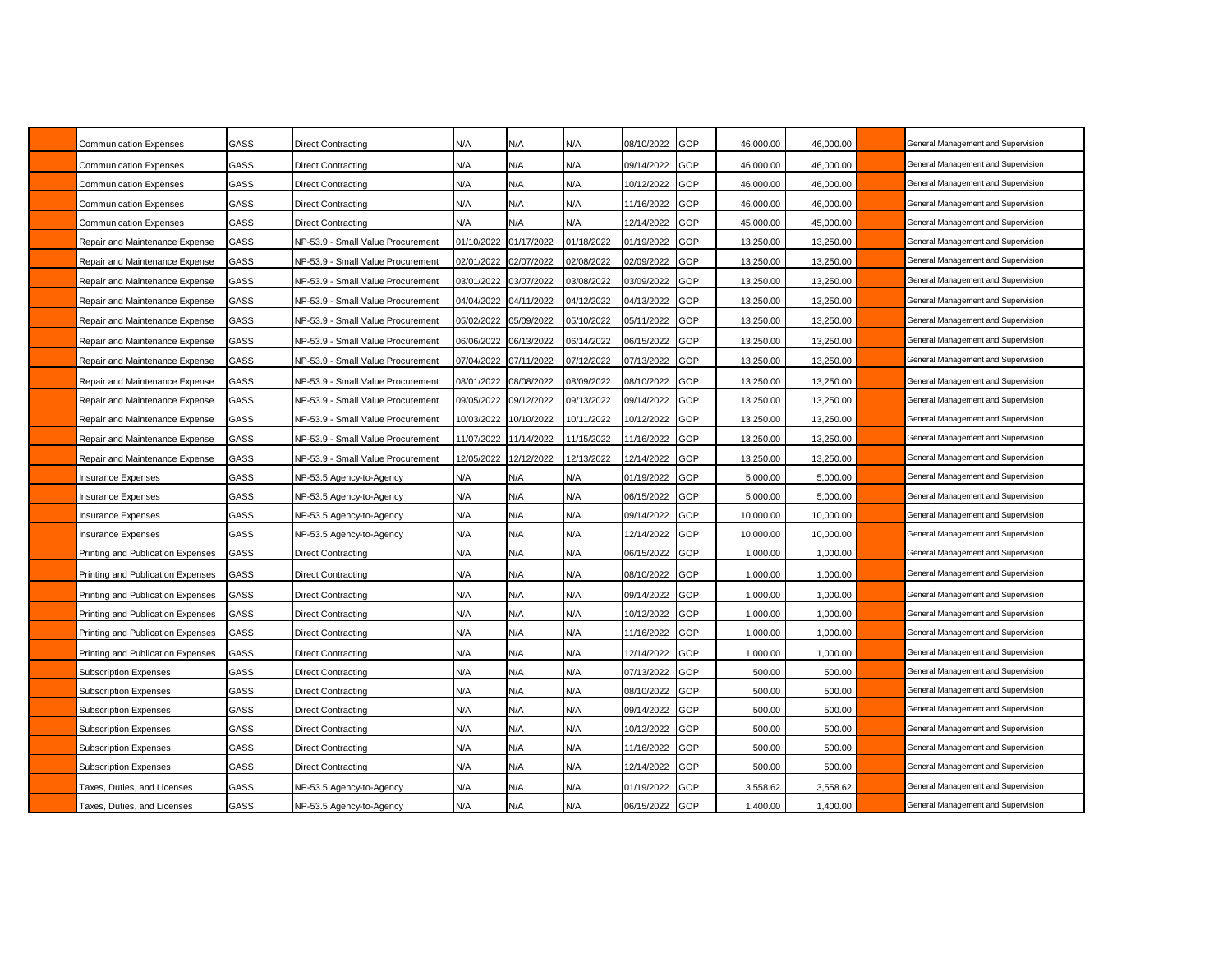| Taxes, Duties, and Licenses | GASS        | NP-53.5 Agency-to-Agency          | N/A        | N/A        | N/A        | 07/13/2022 | GOP        | 1,400.00  | 1,400.00  | General Management and Supervision |
|-----------------------------|-------------|-----------------------------------|------------|------------|------------|------------|------------|-----------|-----------|------------------------------------|
| Taxes, Duties, and Licenses | GASS        | NP-53.5 Agency-to-Agency          | N/A        | N/A        | N/A        | 08/10/2022 | GOP        | 1,400.00  | 1,400.00  | General Management and Supervision |
| Taxes, Duties, and Licenses | GASS        | NP-53.5 Agency-to-Agency          | N/A        | N/A        | N/A        | 09/14/2022 | GOP        | 1,400.00  | 1,400.00  | General Management and Supervision |
| Taxes, Duties, and Licenses | GASS        | NP-53.5 Agency-to-Agency          | N/A        | N/A        | N/A        | 0/12/2022  | GOP        | 1,400.00  | 1,400.00  | General Management and Supervision |
| Taxes, Duties, and Licenses | GASS        | NP-53.5 Agency-to-Agency          | N/A        | N/A        | N/A        | 1/16/2022  | GOP        | 1,400.00  | 1,400.00  | General Management and Supervision |
| Taxes, Duties, and Licenses | GASS        | NP-53.5 Agency-to-Agency          | N/A        | N/A        | N/A        | 12/14/2022 | GOP        | 1,041.38  | 1,041.38  | General Management and Supervision |
| <b>Fidelity Bond</b>        | GASS        | NP-53.5 Agency-to-Agency          | N/A        | N/A        | N/A        | 01/19/2022 | GOP        | 5,000.00  | 5,000.00  | General Management and Supervision |
| <b>Fidelity Bond</b>        | GASS        | NP-53.5 Agency-to-Agency          | N/A        | N/A        | N/A        | 06/15/2022 | GOP        | 5,000.00  | 5,000.00  | General Management and Supervision |
| Fidelity Bond               | GASS        | NP-53.5 Agency-to-Agency          | N/A        | N/A        | N/A        | 09/14/2022 | GOP        | 5,000.00  | 5,000.00  | General Management and Supervision |
| <b>Fidelity Bond</b>        | GASS        | NP-53.5 Agency-to-Agency          | N/A        | N/A        | N/A        | 12/14/2022 | GOP        | 5,000.00  | 5,000.00  | General Management and Supervision |
| Office Supplies & Equipment | GASS        | NP-53.5 Agency-to-Agency          | N/A        | N/A        | N/A        | 01/19/2022 | GOP        | 56,799.94 | 56,799.94 | General Management and Supervision |
| Office Supplies & Equipment | GASS        | NP-53.5 Agency-to-Agency          | N/A        | N/A        | N/A        | 03/09/2022 | GOP        | 48,661.14 | 48,661.14 | General Management and Supervision |
| Office Supplies & Equipment | GASS        | NP-53.5 Agency-to-Agency          | N/A        | N/A        | N/A        | 05/11/2022 | GOP        | 77,252.46 | 77,252.46 | General Management and Supervision |
| Office Supplies & Equipment | <b>GASS</b> | NP-53.5 Agency-to-Agency          | N/A        | N/A        | N/A        | 07/13/2022 | GOP        | 58,629.90 | 58,629.90 | General Management and Supervision |
| Office Supplies & Equipment | GASS        | NP-53.5 Agency-to-Agency          | N/A        | N/A        | N/A        | 09/14/2022 | GOP        | 52,744.14 | 52,744.14 | General Management and Supervision |
| Office Supplies & Equipment | GASS        | NP-53.5 Agency-to-Agency          | N/A        | N/A        | N/A        | 1/16/2022  | GOP        | 51,901.94 | 51,901.94 | General Management and Supervision |
| Office Supplies & Equipment | GASS        | Shopping                          | 01/10/2022 | 01/17/2022 | 01/18/2022 | 01/19/2022 | GOP        | 21,800.00 | 21,800.00 | General Management and Supervision |
| Office Supplies & Equipment | GASS        | Shopping                          | 03/01/2022 | 03/07/2022 | 03/08/2022 | 03/09/2022 | GOP        | 19,675.00 | 19,675.00 | General Management and Supervision |
| Office Supplies & Equipment | GASS        | Shopping                          | 05/02/2022 | 05/09/2022 | 05/10/2022 | 05/11/2022 | GOP        | 40,340.48 | 40,340.48 | General Management and Supervision |
| Office Supplies & Equipment | GASS        | Shopping                          | 07/04/2022 | 07/11/2022 | 07/12/2022 | 07/13/2022 | GOP        | 19,350.00 | 19,350.00 | General Management and Supervision |
| Office Supplies & Equipment | GASS        | Shopping                          | 09/05/2022 | 09/12/2022 | 09/13/2022 | 09/14/2022 | GOP        | 28,395.00 | 28,395.00 | General Management and Supervision |
| Office Supplies & Equipment | GASS        | Shopping                          | 11/07/2022 | 11/14/2022 | 11/15/2022 | 1/16/2022  | GOP        | 1,450.00  | 1,450.00  | General Management and Supervision |
| Rent Expenses               | GASS        | NP-53.9 - Small Value Procurement | 01/10/2022 | 01/17/2022 | 01/18/2022 | 01/19/2022 | GOP        | 1,500.00  | 1,500.00  | General Management and Supervision |
| Rent Expenses               | GASS        | NP-53.9 - Small Value Procurement | 02/01/2022 | 02/07/2022 | 02/08/2022 | 02/09/2022 | GOP        | 1,500.00  | 1,500.00  | General Management and Supervision |
| Rent Expenses               | GASS        | NP-53.9 - Small Value Procurement | 03/01/2022 | 03/07/2022 | 03/08/2022 | 03/09/2022 | GOP        | 1,500.00  | 1,500.00  | General Management and Supervision |
| Rent Expenses               | GASS        | NP-53.9 - Small Value Procurement | 04/04/2022 | 04/11/2022 | 04/12/2022 | 04/13/2022 | GOP        | 1,500.00  | 1,500.00  | General Management and Supervision |
| Rent Expenses               | GASS        | NP-53.9 - Small Value Procurement | 05/02/2022 | 05/09/2022 | 05/10/2022 | 05/11/2022 | <b>GOP</b> | 1,500.00  | 1,500.00  | General Management and Supervision |
| Rent Expenses               | GASS        | NP-53.9 - Small Value Procurement | 06/06/2022 | 06/13/2022 | 06/14/2022 | 06/15/2022 | GOP        | 1,500.00  | 1,500.00  | General Management and Supervision |
| Rent Expenses               | GASS        | NP-53.9 - Small Value Procurement | 07/04/2022 | 07/11/2022 | 07/12/2022 | 07/13/2022 | GOP        | 1,500.00  | 1,500.00  | General Management and Supervision |
| Rent Expenses               | GASS        | NP-53.9 - Small Value Procurement | 08/01/2022 | 08/08/2022 | 08/09/2022 | 08/10/2022 | GOP        | 1,500.00  | 1,500.00  | General Management and Supervision |
| <b>Rent Expenses</b>        | GASS        | NP-53.9 - Small Value Procurement | 09/05/2022 | 09/12/2022 | 09/13/2022 | 09/14/2022 | GOP        | 1,500.00  | 1,500.00  | General Management and Supervision |
| Rent Expenses               | GASS        | NP-53.9 - Small Value Procurement | 10/03/2022 | 10/10/2022 | 10/11/2022 | 10/12/2022 | <b>GOP</b> | 1,500.00  | 1,500.00  | General Management and Supervision |
| Rent Expenses               | GASS        | NP-53.9 - Small Value Procurement | 11/07/2022 | 11/14/2022 | 11/15/2022 | 11/16/2022 | <b>GOP</b> | 1,500.00  | 1,500.00  | General Management and Supervision |
| Rent Expenses               | GASS        | NP-53.9 - Small Value Procurement | 12/05/2022 | 12/12/2022 | 12/13/2022 | 12/14/2022 | <b>GOP</b> | 1,500.00  | 1,500.00  | General Management and Supervision |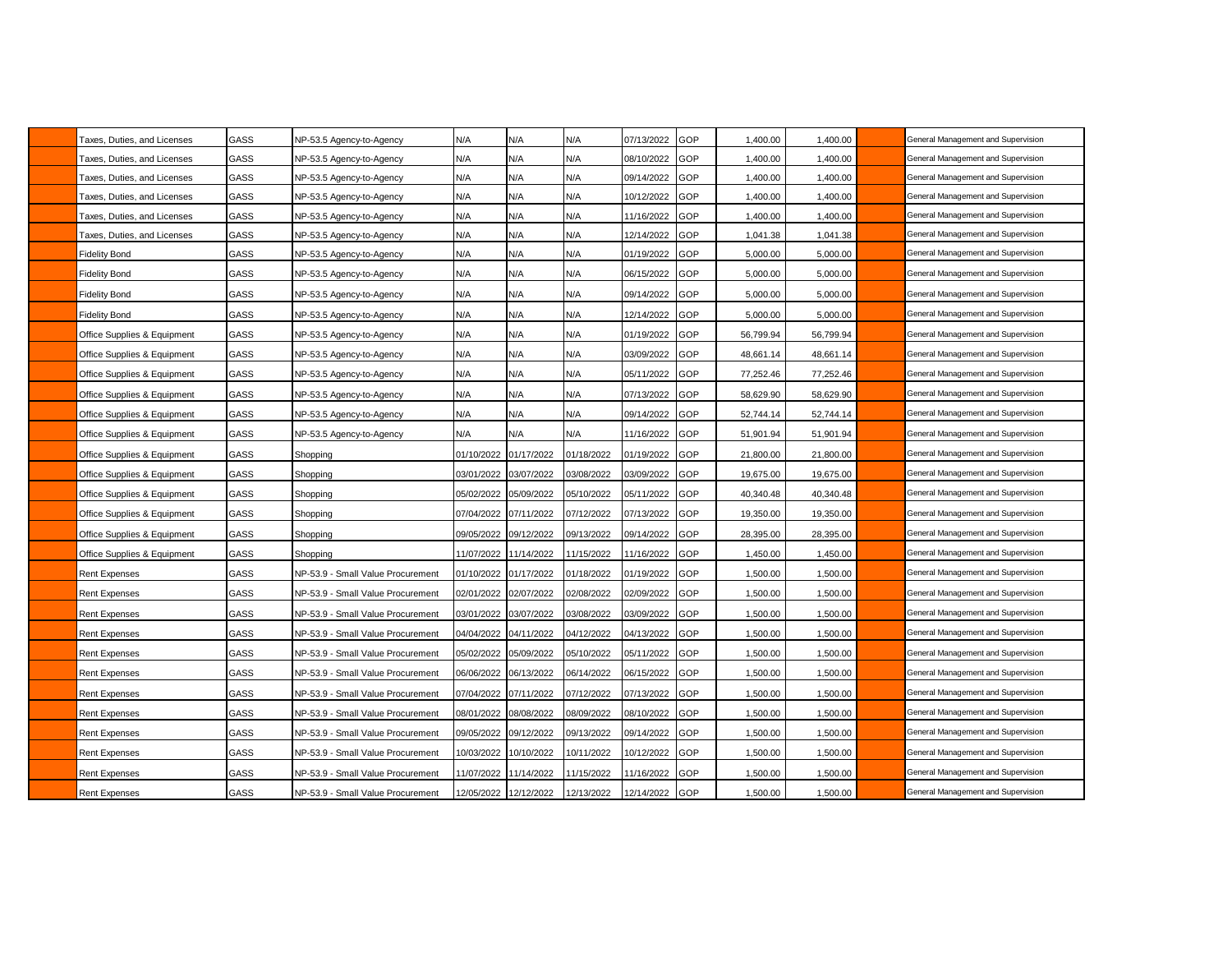| <b>Training Expenses</b>          | ALS-Legal | NP-53.9 - Small Value Procurement |                       | 01/10/2022 01/17/2022 | 01/18/2022 | 01/19/2022     | GOP | 12,000.00  | 12,000.00  | Resolution of Agrarian Law Implementation and<br>Provision of Agrarian Legal Assistance |
|-----------------------------------|-----------|-----------------------------------|-----------------------|-----------------------|------------|----------------|-----|------------|------------|-----------------------------------------------------------------------------------------|
| <b>Training Expenses</b>          | ALS-Legal | NP-53.9 - Small Value Procurement | 03/01/2022            | 03/07/2022            | 03/08/2022 | 03/09/2022     | GOP | 10,000.00  | 10,000.00  | Resolution of Agrarian Law Implementation and<br>Provision of Agrarian Legal Assistance |
| <b>Training Expenses</b>          | ALS-Legal | NP-53.9 - Small Value Procurement |                       | 05/02/2022 05/09/2022 | 05/10/2022 | 05/11/2022     | GOP | 45,000.00  | 45,000.00  | Resolution of Agrarian Law Implementation and<br>Provision of Agrarian Legal Assistance |
| <b>Training Expenses</b>          | ALS-Legal | NP-53.9 - Small Value Procurement | 07/04/2022 07/11/2022 |                       | 07/12/2022 | 07/13/2022     | GOP | 11,250.00  | 11,250.00  | Resolution of Agrarian Law Implementation and<br>Provision of Agrarian Legal Assistance |
| <b>Training Expenses</b>          | ALS-Legal | NP-53.9 - Small Value Procurement | 10/03/2022            | 10/10/2022            | 10/11/2022 | 10/12/2022     | GOP | 60,500.00  | 60,500.00  | Resolution of Agrarian Law Implementation and<br>Provision of Agrarian Legal Assistance |
| <b>Training Expenses</b>          | ALS-Legal | NP-53.9 - Small Value Procurement |                       | 11/07/2022 11/14/2022 | 11/15/2022 | 11/16/2022     | GOP | 21,250.00  | 21,250.00  | Resolution of Agrarian Law Implementation and<br>Provision of Agrarian Legal Assistance |
| <b>Travelling Expenses</b>        | ALS-Legal | No Procurement Needed             | N/A                   | N/A                   | N/A        | N/A            | GOP | 420,000.00 | 420,000.00 | Resolution of Agrarian Law Implementation and<br>Provision of Agrarian Legal Assistance |
| Fuel, Oil and Lubricants Expenses | ALS-Legal | NP-53.9 - Small Value Procurement |                       | 01/10/2022 01/17/2022 | 01/18/2022 | 01/19/2022     | GOP | 75,000.00  | 75,000.00  | Resolution of Agrarian Law Implementation and<br>Provision of Agrarian Legal Assistance |
| <b>Professional Services</b>      | ALS-Legal | <b>Direct Contracting</b>         | N/A                   | N/A                   | N/A        | 02/09/2022     | GOP | 4,000.00   | 4,000.00   | Resolution of Agrarian Law Implementation and<br>Provision of Agrarian Legal Assistance |
| <b>Professional Services</b>      | ALS-Legal | <b>Direct Contracting</b>         | N/A                   | N/A                   | N/A        | 03/09/2022     | GOP | 4.000.00   | 4.000.00   | Resolution of Agrarian Law Implementation and<br>Provision of Agrarian Legal Assistance |
| <b>Professional Services</b>      | ALS-Legal | <b>Direct Contracting</b>         | N/A                   | N/A                   | N/A        | 05/11/2022     | GOP | 7,000.00   | 7,000.00   | Resolution of Agrarian Law Implementation and<br>Provision of Agrarian Legal Assistance |
| <b>Professional Services</b>      | ALS-Legal | <b>Direct Contracting</b>         | N/A                   | N/A                   | N/A        | 06/15/2022     | GOP | 7,000.00   | 7,000.00   | Resolution of Agrarian Law Implementation and<br>Provision of Agrarian Legal Assistance |
| <b>Professional Services</b>      | ALS-Legal | <b>Direct Contracting</b>         | N/A                   | N/A                   | N/A        | 08/10/2022     | GOP | 7.000.00   | 7.000.00   | Resolution of Agrarian Law Implementation and<br>Provision of Agrarian Legal Assistance |
| <b>Professional Services</b>      | ALS-Legal | <b>Direct Contracting</b>         | N/A                   | N/A                   | N/A        | 09/14/2022     | GOP | 7,000.00   | 7,000.00   | Resolution of Agrarian Law Implementation and<br>Provision of Agrarian Legal Assistance |
| <b>Professional Services</b>      | ALS-Legal | Direct Contracting                | N/A                   | N/A                   | N/A        | 10/12/2022     | GOP | 2,000.00   | 2,000.00   | Resolution of Agrarian Law Implementation and<br>Provision of Agrarian Legal Assistance |
| <b>Professional Services</b>      | ALS-Legal | <b>Direct Contracting</b>         | N/A                   | N/A                   | N/A        | 11/16/2022     | GOP | 2.000.00   | 2.000.00   | Resolution of Agrarian Law Implementation and<br>Provision of Agrarian Legal Assistance |
| <b>Other General Services</b>     | ALS-Legal | <b>Direct Contracting</b>         | N/A                   | N/A                   | N/A        | 01/19/2022     | GOP | 12,000.00  | 12,000.00  | Resolution of Agrarian Law Implementation and<br>Provision of Agrarian Legal Assistance |
| <b>Other General Services</b>     | ALS-Legal | Direct Contracting                | N/A                   | N/A                   | N/A        | 02/09/2022     | GOP | 12,000.00  | 12,000.00  | Resolution of Agrarian Law Implementation and<br>Provision of Agrarian Legal Assistance |
| <b>Other General Services</b>     | ALS-Legal | <b>Direct Contracting</b>         | N/A                   | N/A                   | N/A        | 03/09/2022     | GOP | 12,000.00  | 12,000.00  | Resolution of Agrarian Law Implementation and<br>Provision of Agrarian Legal Assistance |
| <b>Other General Services</b>     | ALS-Legal | <b>Direct Contracting</b>         | N/A                   | N/A                   | N/A        | 04/13/2022     | GOP | 12,000.00  | 12,000.00  | Resolution of Agrarian Law Implementation and<br>Provision of Agrarian Legal Assistance |
| <b>Other General Services</b>     | ALS-Legal | <b>Direct Contracting</b>         | N/A                   | N/A                   | N/A        | 05/11/2022     | GOP | 12.000.00  | 12.000.00  | Resolution of Agrarian Law Implementation and<br>Provision of Agrarian Legal Assistance |
| <b>Other General Services</b>     | ALS-Legal | <b>Direct Contracting</b>         | N/A                   | N/A                   | N/A        | 06/15/2022     | GOP | 12,000.00  | 12,000.00  | Resolution of Agrarian Law Implementation and<br>Provision of Agrarian Legal Assistance |
| <b>Other General Services</b>     | ALS-Legal | <b>Direct Contracting</b>         | N/A                   | N/A                   | N/A        | 07/13/2022 GOP |     | 12.000.00  | 12,000.00  | Resolution of Agrarian Law Implementation and<br>Provision of Agrarian Legal Assistance |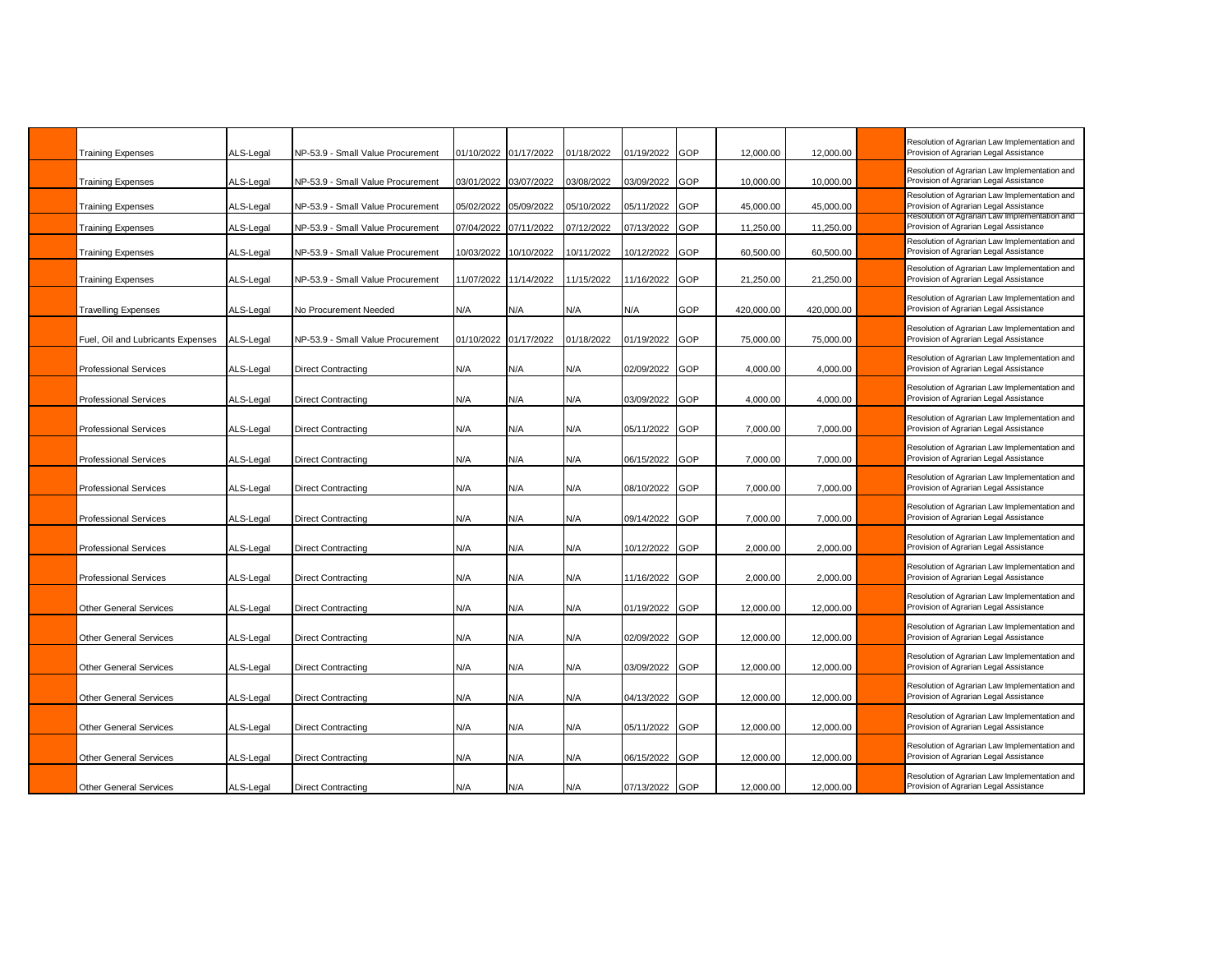| <b>Other General Services</b>  | ALS-Legal | <b>Direct Contracting</b>         | N/A                   | N/A                   | N/A        | 08/10/2022     | GOP        | 12,000.00 | 12,000.00 | Resolution of Agrarian Law Implementation and<br>Provision of Agrarian Legal Assistance |
|--------------------------------|-----------|-----------------------------------|-----------------------|-----------------------|------------|----------------|------------|-----------|-----------|-----------------------------------------------------------------------------------------|
| <b>Other General Services</b>  | ALS-Legal | <b>Direct Contracting</b>         | N/A                   | N/A                   | N/A        | 09/14/2022     | <b>GOP</b> | 12,000.00 | 12,000.00 | Resolution of Agrarian Law Implementation and<br>Provision of Agrarian Legal Assistance |
| <b>Other General Services</b>  | ALS-Legal | <b>Direct Contracting</b>         | N/A                   | N/A                   | N/A        | 10/12/2022     | <b>GOP</b> | 12,000.00 | 12,000.00 | Resolution of Agrarian Law Implementation and<br>Provision of Agrarian Legal Assistance |
| <b>Other General Services</b>  | ALS-Legal | <b>Direct Contracting</b>         | N/A                   | N/A                   | N/A        | 11/16/2022     | GOP        | 40,000.00 | 40,000.00 | Resolution of Agrarian Law Implementation and<br>Provision of Agrarian Legal Assistance |
| Repair and Maintenance Expense | ALS-Legal | NP-53.9 - Small Value Procurement | 02/01/2022            | 02/07/2022            | 02/08/2022 | 02/09/2022     | GOP        | 1,000.00  | 1,000.00  | Resolution of Agrarian Law Implementation and<br>Provision of Agrarian Legal Assistance |
| Repair and Maintenance Expense | ALS-Legal | NP-53.9 - Small Value Procurement | 03/01/2022 03/07/2022 |                       | 03/08/2022 | 03/09/2022     | GOP        | 1,000.00  | 1,000.00  | Resolution of Agrarian Law Implementation and<br>Provision of Agrarian Legal Assistance |
| Repair and Maintenance Expense | ALS-Legal | NP-53.9 - Small Value Procurement | 04/04/2022 04/11/2022 |                       | 04/12/2022 | 04/13/2022     | GOP        | 1,000.00  | 1,000.00  | Resolution of Agrarian Law Implementation and<br>Provision of Agrarian Legal Assistance |
| Repair and Maintenance Expense | ALS-Legal | NP-53.9 - Small Value Procurement | 05/02/2022            | 05/09/2022            | 05/10/2022 | 05/11/2022     | GOP        | 1,000.00  | 1,000.00  | Resolution of Agrarian Law Implementation and<br>Provision of Agrarian Legal Assistance |
| Repair and Maintenance Expense | ALS-Legal | NP-53.9 - Small Value Procurement | 06/06/2022 06/13/2022 |                       | 06/14/2022 | 06/15/2022     | GOP        | 1,000.00  | 1,000.00  | Resolution of Agrarian Law Implementation and<br>Provision of Agrarian Legal Assistance |
| Repair and Maintenance Expense | ALS-Legal | NP-53.9 - Small Value Procurement | 07/04/2022 07/11/2022 |                       | 07/12/2022 | 07/13/2022     | GOP        | 1,000.00  | 1,000.00  | Resolution of Agrarian Law Implementation and<br>Provision of Agrarian Legal Assistance |
| Repair and Maintenance Expense | ALS-Legal | NP-53.9 - Small Value Procurement | 08/01/2022 08/08/2022 |                       | 08/09/2022 | 08/10/2022     | GOP        | 1,000.00  | 1,000.00  | Resolution of Agrarian Law Implementation and<br>Provision of Agrarian Legal Assistance |
| Repair and Maintenance Expense | ALS-Legal | NP-53.9 - Small Value Procurement | 09/05/2022 09/12/2022 |                       | 09/13/2022 | 09/14/2022 GOP |            | 1,000.00  | 1,000.00  | Resolution of Agrarian Law Implementation and<br>Provision of Agrarian Legal Assistance |
| Repair and Maintenance Expense | ALS-Legal | NP-53.9 - Small Value Procurement |                       | 10/03/2022 10/10/2022 | 10/11/2022 | 10/12/2022     | GOP        | 1,000.00  | 1,000.00  | Resolution of Agrarian Law Implementation and<br>Provision of Agrarian Legal Assistance |
| Repair and Maintenance Expense | ALS-Legal | NP-53.9 - Small Value Procurement |                       | 11/07/2022 11/14/2022 | 11/15/2022 | 11/16/2022     | GOP        | 1,000.00  | 1,000.00  | Resolution of Agrarian Law Implementation and<br>Provision of Agrarian Legal Assistance |
| Rent Expenses - Motor Vehicle  | ALS-Legal | NP-53.9 - Small Value Procurement | 04/04/2022 04/11/2022 |                       | 04/12/2022 | 04/13/2022     | GOP        | 5,000.00  | 5,000.00  | Resolution of Agrarian Law Implementation and<br>Provision of Agrarian Legal Assistance |
| Rent Expenses - Motor Vehicle  | ALS-Legal | NP-53.9 - Small Value Procurement |                       | 08/01/2022 08/08/2022 | 08/09/2022 | 08/10/2022     | <b>GOP</b> | 5,000.00  | 5,000.00  | Resolution of Agrarian Law Implementation and<br>Provision of Agrarian Legal Assistance |
| Office Supplies & Equipment    | ALS-Legal | NP-53.5 Agency-to-Agency          | N/A                   | N/A                   | N/A        | 01/19/2022     | GOP        | 24,444.34 | 24,444.34 | Resolution of Agrarian Law Implementation and<br>Provision of Agrarian Legal Assistance |
| Office Supplies & Equipment    | ALS-Legal | NP-53.5 Agency-to-Agency          | N/A                   | N/A                   | N/A        | 03/09/2022     | GOP        | 30,595.86 | 30,595.86 | Resolution of Agrarian Law Implementation and<br>Provision of Agrarian Legal Assistance |
| Office Supplies & Equipment    | ALS-Legal | NP-53.5 Agency-to-Agency          | N/A                   | N/A                   | N/A        | 05/11/2022     | GOP        | 41,212.76 | 41,212.76 | Resolution of Agrarian Law Implementation and<br>Provision of Agrarian Legal Assistance |
| Office Supplies & Equipment    | ALS-Legal | NP-53.5 Agency-to-Agency          | N/A                   | N/A                   | N/A        | 07/13/2022     | <b>GOP</b> | 48,189.22 | 48,189.22 | Resolution of Agrarian Law Implementation and<br>Provision of Agrarian Legal Assistance |
| Office Supplies & Equipment    | ALS-Legal | NP-53.5 Agency-to-Agency          | N/A                   | N/A                   | N/A        | 09/14/2022     | GOP        | 33,971.17 | 33,971.17 | Resolution of Agrarian Law Implementation and<br>Provision of Agrarian Legal Assistance |
| Office Supplies & Equipment    | ALS-Legal | NP-53.5 Agency-to-Agency          | N/A                   | N/A                   | N/A        | 11/16/2022 GOP |            | 5,336.65  | 5,336.65  | Resolution of Agrarian Law Implementation and<br>Provision of Agrarian Legal Assistance |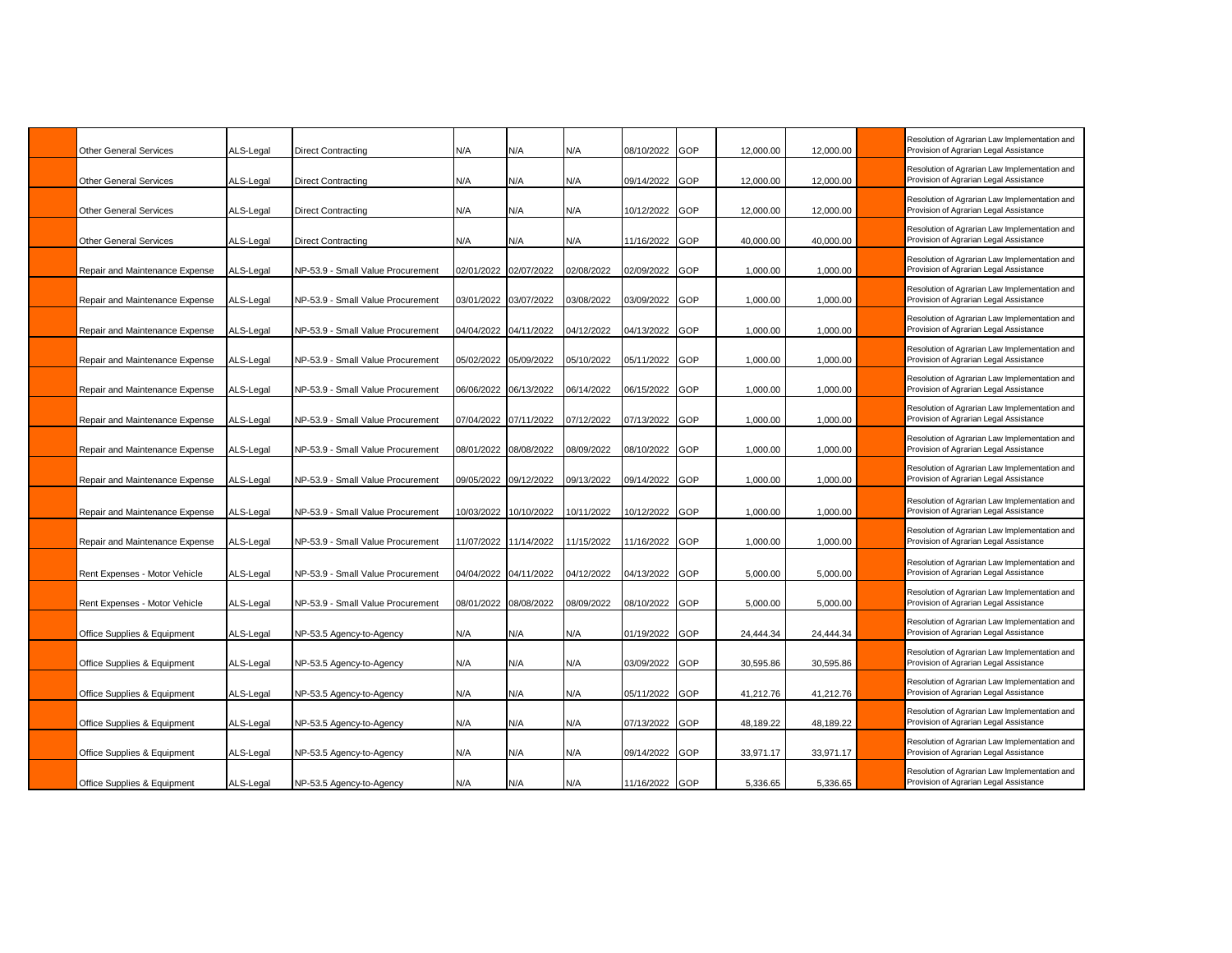| Office Supplies & Equipment       | ALS-Legal     | Shopping                          | 01/10/2022            | 01/17/2022 | 01/18/2022 | 01/19/2022 | GOP | 42,550.00  | 42,550.00  | Resolution of Agrarian Law Implementation and<br>Provision of Agrarian Legal Assistance |
|-----------------------------------|---------------|-----------------------------------|-----------------------|------------|------------|------------|-----|------------|------------|-----------------------------------------------------------------------------------------|
| Office Supplies & Equipment       | ALS-Legal     | Shopping                          | 03/01/2022 03/07/2022 |            | 03/08/2022 | 03/09/2022 | GOP | 30.350.00  | 30,350.00  | Resolution of Agrarian Law Implementation and<br>Provision of Agrarian Legal Assistance |
| Office Supplies & Equipment       | ALS-Legal     | Shopping                          | 05/02/2022 05/09/2022 |            | 05/10/2022 | 05/11/2022 | GOP | 45,350.00  | 45,350.00  | Resolution of Agrarian Law Implementation and<br>Provision of Agrarian Legal Assistance |
| Office Supplies & Equipment       | ALS-Legal     | Shopping                          | 07/04/2022            | 07/11/2022 | 07/12/2022 | 07/13/2022 | GOP | 45,000.00  | 45,000.00  | Resolution of Agrarian Law Implementation and<br>Provision of Agrarian Legal Assistance |
| Office Supplies & Equipment       | ALS-Legal     | Shopping                          | 09/05/2022 09/12/2022 |            | 09/13/2022 | 09/14/2022 | GOP | 38.800.00  | 38,800.00  | Resolution of Agrarian Law Implementation and<br>Provision of Agrarian Legal Assistance |
| Office Supplies & Equipment       | ALS-Legal     | Shopping                          | 11/07/2022 11/14/2022 |            | 11/15/2022 | 11/16/2022 | GOP | 4,200.00   | 4,200.00   | Resolution of Agrarian Law Implementation and<br>Provision of Agrarian Legal Assistance |
| <b>Training Expenses</b>          | ARBDSP        | NP-53.9 - Small Value Procurement | 01/10/2022            | 01/17/2022 | 01/18/2022 | 01/19/2022 | GOP | 140,477.00 | 140,477.00 | Supervision, SIB, EDES, & CRFPS                                                         |
| <b>Training Expenses</b>          | <b>ARBDSP</b> | NP-53.9 - Small Value Procurement | 02/01/2022            | 02/07/2022 | 02/08/2022 | 02/09/2022 | GOP | 50,000.00  | 50,000.00  | Supervision, SIB, EDES, & CRFPS                                                         |
| <b>Training Expenses</b>          | ARBDSP        | NP-53.9 - Small Value Procurement | 03/01/2022            | 03/07/2022 | 03/08/2022 | 03/09/2022 | GOP | 67,249.00  | 67,249.00  | Supervision, SIB, EDES, & CRFPS                                                         |
| <b>Training Expenses</b>          | ARBDSP        | NP-53.9 - Small Value Procurement | 04/04/2022            | 04/11/2022 | 04/12/2022 | 04/13/2022 | GOP | 200,746.00 | 200,746.00 | Supervision, SIB, EDES, & CRFPS                                                         |
| <b>Training Expenses</b>          | <b>ARBDSP</b> | NP-53.9 - Small Value Procurement | 05/02/2022            | 05/09/2022 | 05/10/2022 | 05/11/2022 | GOP | 294,163.00 | 294,163.00 | Supervision, SIB, EDES, & CRFPS                                                         |
| <b>Training Expenses</b>          | <b>ARBDSP</b> | NP-53.9 - Small Value Procurement | 06/06/2022            | 06/13/2022 | 06/14/2022 | 06/15/2022 | GOP | 77,150.00  | 77,150.00  | Supervision, SIB, EDES, & CRFPS                                                         |
| <b>Training Expenses</b>          | <b>ARBDSP</b> | NP-53.9 - Small Value Procurement | 07/04/2022            | 07/11/2022 | 07/12/2022 | 07/13/2022 | GOP | 202,000.00 | 202,000.00 | Supervision, SIB, EDES, & CRFPS                                                         |
| Training Expenses                 | ARBDSP        | NP-53.9 - Small Value Procurement | 08/01/2022            | 08/08/2022 | 08/09/2022 | 08/10/2022 | GOP | 202,000.00 | 202,000.00 | Supervision, SIB, EDES, & CRFPS                                                         |
| <b>Training Expenses</b>          | <b>ARBDSP</b> | NP-53.9 - Small Value Procurement | 09/05/2022            | 09/12/2022 | 09/13/2022 | 09/14/2022 | GOP | 204,000.00 | 204,000.00 | Supervision, SIB, EDES, & CRFPS                                                         |
| <b>Training Expenses</b>          | ARBDSP        | NP-53.9 - Small Value Procurement | 10/03/2022            | 10/10/2022 | 10/11/2022 | 0/12/2022  | GOP | 50,700.00  | 50,700.00  | Supervision, SIB, EDES, & CRFPS                                                         |
| <b>Training Expenses</b>          | ARBDSP        | NP-53.9 - Small Value Procurement | 11/07/2022            | 11/14/2022 | 11/15/2022 | 1/16/2022  | GOP | 8,515.00   | 8,515.00   | Supervision, SIB, EDES, & CRFPS                                                         |
| <b>Travelling Expenses</b>        | ARBDSP        | No Procurement Needed             | 12/05/2022            | 12/12/2022 | 12/13/2022 | 12/14/2022 | GOP | 366,000.00 | 366,000.00 | Supervision, SIB, EDES, & CRFPS                                                         |
| Fuel, Oil and Lubricants Expenses | <b>ARBDSP</b> | NP-53.9 - Small Value Procurement | 01/10/2022            | 01/17/2022 | 01/18/2022 | 01/19/2022 | GOP | 259,000.00 | 259,000.00 | Supervision, SIB, EDES, & CRFPS                                                         |
| Subsidies - Others                | <b>ARBDSP</b> | NP-53.9 - Small Value Procurement | 06/06/2022            | 06/13/2022 | 06/14/2022 | 06/15/2022 | GOP | 900,000.00 | 900,000.00 | EDES, & CRFPS                                                                           |
| Subsidies - Others                | <b>ARBDSP</b> | NP-53.9 - Small Value Procurement | 08/01/2022            | 08/08/2022 | 08/09/2022 | 08/10/2022 | GOP | 80,000.00  | 80,000.00  | <b>EDES, &amp; CRFPS</b>                                                                |
| Subsidies - Others                | <b>ARBDSP</b> | NP-53.9 - Small Value Procurement | 09/05/2022            | 09/12/2022 | 09/13/2022 | 09/14/2022 | GOP | 820,000.00 | 820.000.00 | EDES, & CRFPS                                                                           |
| Subsidies - Others                | <b>ARBDSP</b> | NP-53.9 - Small Value Procurement | 10/03/2022            | 10/10/2022 | 10/11/2022 | 0/12/2022  | GOP | 100,000.00 | 100,000.00 | EDES, & CRFPS                                                                           |
| Subsidies - Others                | ARBDSP        | NP-53.9 - Small Value Procurement | 11/07/2022            | 11/14/2022 | 11/15/2022 | 1/16/2022  | GOP | 600,000.00 | 600,000.00 | EDES, & CRFPS                                                                           |
| Repair and Maintenance Expense    | ARBDSP        | NP-53.9 - Small Value Procurement | 07/04/2022            | 07/11/2022 | 07/12/2022 | 07/13/2022 | GOP | 15,400.00  | 15,400.00  | Supervision, SIB, EDES, & CRFPS                                                         |
| Repair and Maintenance Expense    | ARBDSP        | NP-53.9 - Small Value Procurement | 08/01/2022            | 08/08/2022 | 08/09/2022 | 08/10/2022 | GOP | 15,400.00  | 15,400.00  | Supervision, SIB, EDES, & CRFPS                                                         |
| Repair and Maintenance Expense    | ARBDSP        | NP-53.9 - Small Value Procurement | 09/05/2022            | 09/12/2022 | 09/13/2022 | 09/14/2022 | GOP | 15,400.00  | 15,400.00  | Supervision, SIB, EDES, & CRFPS                                                         |
| Repair and Maintenance Expense    | <b>ARBDSP</b> | NP-53.9 - Small Value Procurement | 10/03/2022            | 10/10/2022 | 10/11/2022 | 10/12/2022 | GOP | 15,400.00  | 15,400.00  | Supervision, SIB, EDES, & CRFPS                                                         |
| Repair and Maintenance Expense    | <b>ARBDSP</b> | NP-53.9 - Small Value Procurement | 11/07/2022            | 11/14/2022 | 11/15/2022 | 1/16/2022  | GOP | 15,400.00  | 15,400.00  | Supervision, SIB, EDES, & CRFPS                                                         |
| Office Supplies & Equipment       | <b>ARBDSP</b> | NP-53.5 Agency-to-Agency          | N/A                   | N/A        | N/A        | 01/19/2022 | GOP | 56,799.94  | 56.799.94  | Supervision, SIB, EDES, & CRFPS                                                         |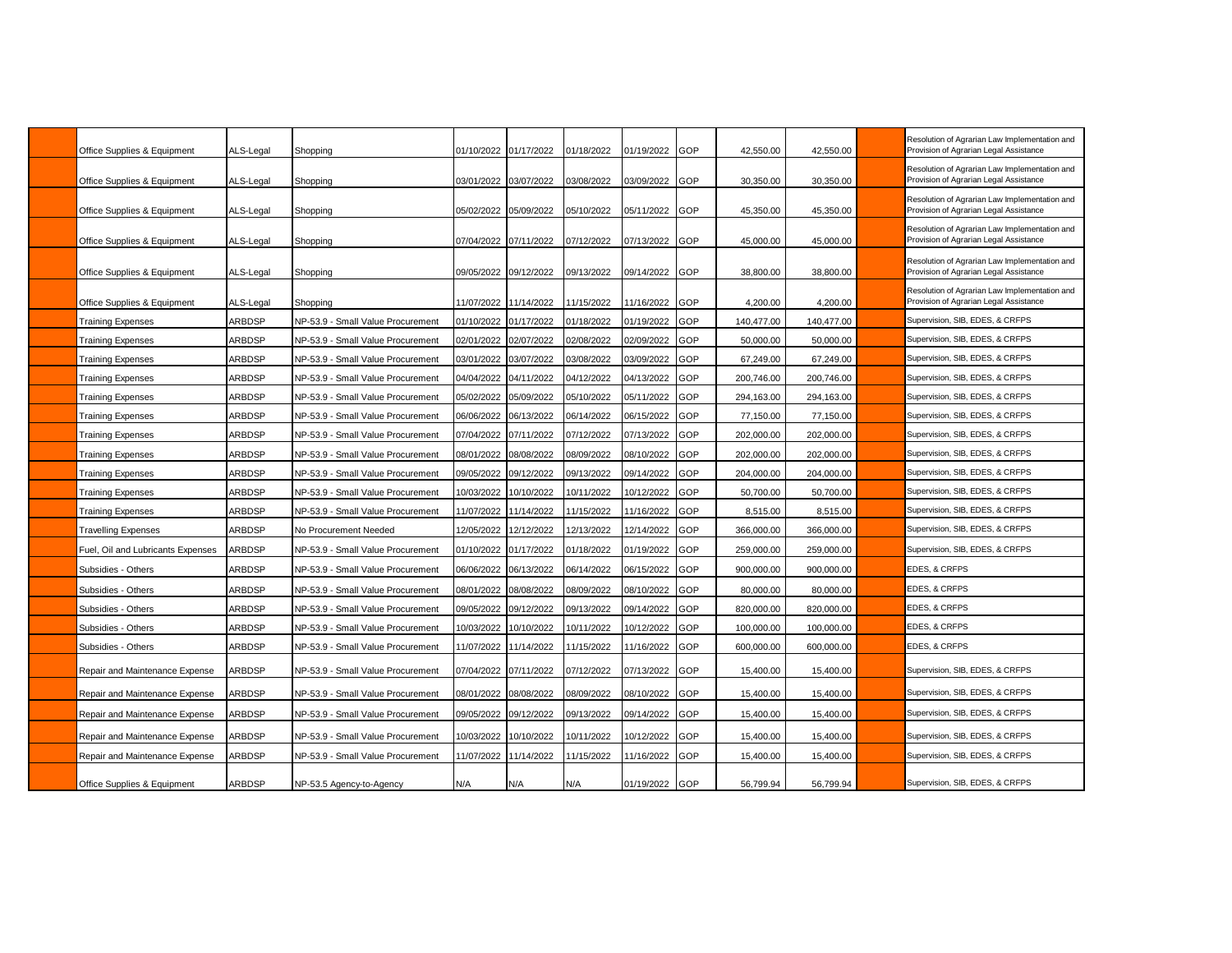| Office Supplies & Equipment    | <b>ARBDSP</b> | NP-53.5 Agency-to-Agency  | N/A                   | N/A                   | N/A        | 03/09/2022     | GOP        | 48,661.14 | 48.661.14 | Supervision, SIB, EDES, & CRFPS |
|--------------------------------|---------------|---------------------------|-----------------------|-----------------------|------------|----------------|------------|-----------|-----------|---------------------------------|
| Office Supplies & Equipment    | <b>ARBDSP</b> | NP-53.5 Agency-to-Agency  | N/A                   | N/A                   | N/A        | 05/11/2022     | GOP        | 77,252.46 | 77,252.46 | Supervision, SIB, EDES, & CRFPS |
| Office Supplies & Equipment    | <b>ARBDSP</b> | NP-53.5 Agency-to-Agency  | N/A                   | N/A                   | N/A        | 07/13/2022     | GOP        | 58,629.90 | 58,629.90 | Supervision, SIB, EDES, & CRFPS |
| Office Supplies & Equipment    | ARBDSP        | NP-53.5 Agency-to-Agency  | N/A                   | N/A                   | N/A        | 09/14/2022     | GOP        | 52,744.14 | 52,744.14 | Supervision, SIB, EDES, & CRFPS |
| Office Supplies & Equipment    | <b>ARBDSP</b> | NP-53.5 Agency-to-Agency  | N/A                   | N/A                   | N/A        | 1/16/2022      | GOP        | 51,901.94 | 51,901.94 | Supervision, SIB, EDES, & CRFPS |
| Office Supplies & Equipment    | ARBDSP        | Shopping                  | 01/10/2022            | 01/17/2022            | 01/18/2022 | 01/19/2022     | GOP        | 21,800.00 | 21,800.00 | Supervision, SIB, EDES, & CRFPS |
| Office Supplies & Equipment    | <b>ARBDSP</b> | Shopping                  |                       | 03/01/2022 03/07/2022 | 03/08/2022 | 03/09/2022     | GOP        | 19,675.00 | 19,675.00 | Supervision, SIB, EDES, & CRFPS |
| Office Supplies & Equipment    | <b>ARBDSP</b> | Shopping                  |                       | 05/02/2022 05/09/2022 | 05/10/2022 | 05/11/2022     | GOP        | 32,340.48 | 32,340.48 | Supervision, SIB, EDES, & CRFPS |
| Office Supplies & Equipment    | <b>ARBDSP</b> | Shopping                  | 07/04/2022 07/11/2022 |                       | 07/12/2022 | 07/13/2022     | GOP        | 19,350.00 | 19,350.00 | Supervision, SIB, EDES, & CRFPS |
| Office Supplies & Equipment    | ARBDSP        | Shopping                  | 09/05/2022            | 09/12/2022            | 09/13/2022 | 09/14/2022     | GOP        | 28,395.00 | 28,395.00 | Supervision, SIB, EDES, & CRFPS |
| Office Supplies & Equipment    | ARBDSP        | Shopping                  |                       | 11/07/2022 11/14/2022 | 11/15/2022 | 1/16/2022      | GOP        | 1,450.00  | 1,450.00  | Supervision, SIB, EDES, & CRFPS |
| <b>Other General Services</b>  | <b>ARBDSP</b> | <b>Direct Contracting</b> | N/A                   | N/A                   | N/A        | 01/19/2022     | GOP        | 9,000.00  | 9,000.00  | Supervision, SIB, EDES, & CRFPS |
| <b>Other General Services</b>  | ARBDSP        | Direct Contracting        | N/A                   | N/A                   | N/A        | 02/09/2022     | GOP        | 9,000.00  | 9,000.00  | Supervision, SIB, EDES, & CRFPS |
| Other General Services         | ARBDSP        | Direct Contracting        | N/A                   | N/A                   | N/A        | 03/09/2022     | GOP        | 9,000.00  | 9,000.00  | Supervision, SIB, EDES, & CRFPS |
| <b>Other General Services</b>  | <b>ARBDSP</b> | Direct Contracting        | N/A                   | N/A                   | N/A        | 04/13/2022     | GOP        | 9,000.00  | 9,000.00  | Supervision, SIB, EDES, & CRFPS |
| <b>Other General Services</b>  | <b>ARBDSP</b> | Direct Contracting        | N/A                   | N/A                   | N/A        | 05/11/2022     | GOP        | 9,000.00  | 9,000.00  | Supervision, SIB, EDES, & CRFPS |
| <b>Other General Services</b>  | ARBDSP        | Direct Contracting        | N/A                   | N/A                   | N/A        | 06/15/2022     | GOP        | 9,000.00  | 9,000.00  | Supervision, SIB, EDES, & CRFPS |
| <b>Other General Services</b>  | ARBDSP        | <b>Direct Contracting</b> | N/A                   | N/A                   | N/A        | 07/13/2022     | GOP        | 9,000.00  | 9,000.00  | Supervision, SIB, EDES, & CRFPS |
| <b>Other General Services</b>  | ARBDSP        | <b>Direct Contracting</b> | N/A                   | N/A                   | N/A        | 08/10/2022     | GOP        | 9,000.00  | 9,000.00  | Supervision, SIB, EDES, & CRFPS |
| <b>Other General Services</b>  | <b>ARBDSP</b> | Direct Contracting        | N/A                   | N/A                   | N/A        | 09/14/2022     | GOP        | 9,000.00  | 9,000.00  | Supervision, SIB, EDES, & CRFPS |
| <b>Other General Services</b>  | <b>ARBDSP</b> | <b>Direct Contracting</b> | N/A                   | N/A                   | N/A        | 0/12/2022      | GOP        | 9,000.00  | 9,000.00  | Supervision, SIB, EDES, & CRFPS |
| <b>Other General Services</b>  | ARBDSP        | Direct Contracting        | N/A                   | N/A                   | N/A        | 1/16/2022      | GOP        | 9,000.00  | 9,000.00  | Supervision, SIB, EDES, & CRFPS |
| <b>Other General Services</b>  | <b>ARBDSP</b> | Direct Contracting        | N/A                   | N/A                   | N/A        | 12/14/2022     | GOP        | 9,000.00  | 9,000.00  | Supervision, SIB, EDES, & CRFPS |
| <b>Representation Expenses</b> | ARBDSP        | Direct Contracting        | N/A                   | N/A                   | N/A        | 06/15/2022     | <b>GOP</b> | 2,500.00  | 2,500.00  | Supervision, EDES               |
| <b>Representation Expenses</b> | <b>ARBDSP</b> | Direct Contracting        | N/A                   | N/A                   | N/A        | 07/13/2022     | GOP        | 2,500.00  | 2,500.00  | Supervision, EDES               |
| Representation Expenses        | ARBDSP        | <b>Direct Contracting</b> | N/A                   | N/A                   | N/A        | 08/10/2022 GOP |            | 2,500.00  | 2,500.00  | Supervision, EDES               |